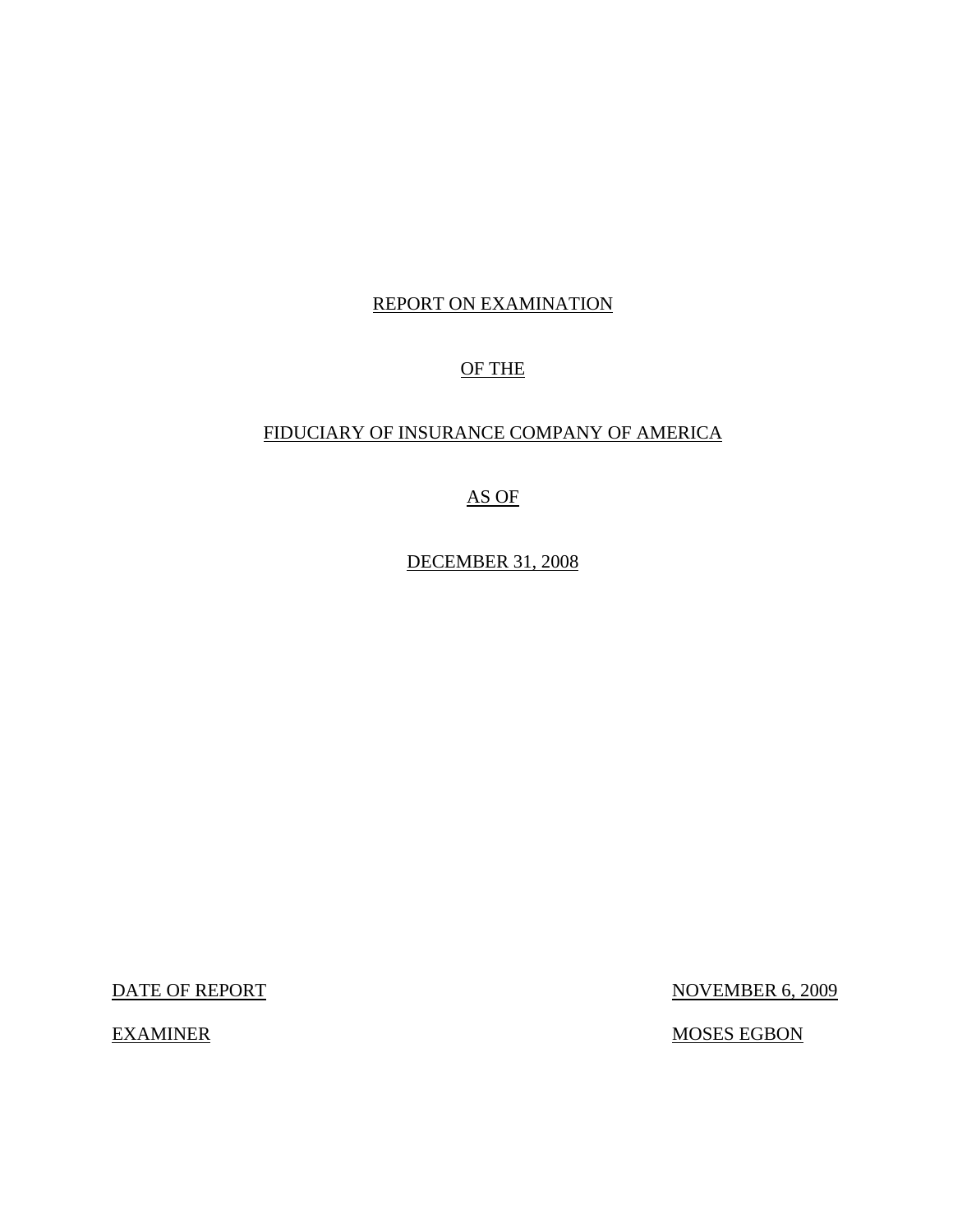# TABLE OF CONTENTS

# **ITEM NO.**

# PAGE NO.

| 1. | Scope of examination                                                                                                                                                       | $\overline{2}$                |
|----|----------------------------------------------------------------------------------------------------------------------------------------------------------------------------|-------------------------------|
| 2. | Description of Company                                                                                                                                                     | 3                             |
|    | A. Management<br>B. Territory and plan of operation<br>C. Reinsurance<br>D. Holding company system<br>E. Significant operating ratios<br>F. Accounts, records and controls | 4<br>5<br>6<br>11<br>12<br>13 |
| 3. | <b>Financial statements</b>                                                                                                                                                | 17                            |
|    | A. Balance sheet<br>B. Underwriting and investment exhibit                                                                                                                 | 18<br>20                      |
| 4. | Net deferred tax asset                                                                                                                                                     | 20                            |
| 5. | Losses and loss adjustment expenses                                                                                                                                        | 20                            |
| 6. | Compliance with prior report on examination                                                                                                                                | 22                            |
| 7. | Summary of comments and recommendations                                                                                                                                    | 22                            |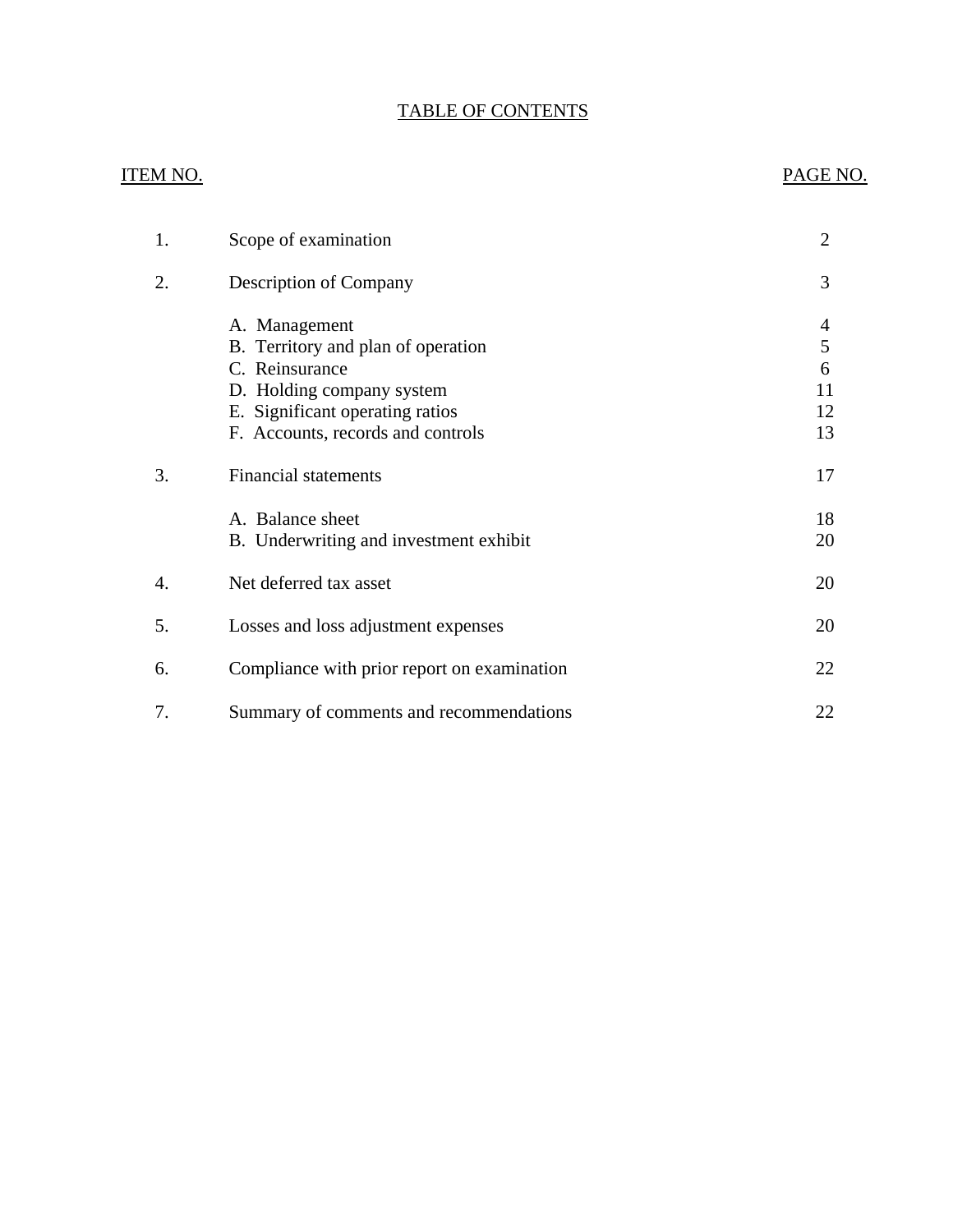

STATE OF NEW YORK INSURANCE DEPARTMENT 25 BEAVER STREET NEW YORK, NEW YORK 10004

November 6, 2009

Honorable James Wrynn Superintendent of Insurance Albany, New York 12257

Sir:

Pursuant to the requirements of the New York Insurance Law, and in compliance with the instructions contained in Appointment Number 22751 dated February 27, 2008, attached hereto, I have made an examination into the condition and affairs of Fiduciary Insurance Company of America as of December 31, 2008, and submit the following report thereon.

Wherever the designation "the Company" or "FICA" appear herein without qualification, it should be understood to indicate Fiduciary Insurance Company of America.

Wherever the term "Department" appears herein without qualification, it should be understood to mean the New York Insurance Department.

The examination was conducted at the Company's administrative office located at 45-07 Davis Street, Long Island City, New York 11101.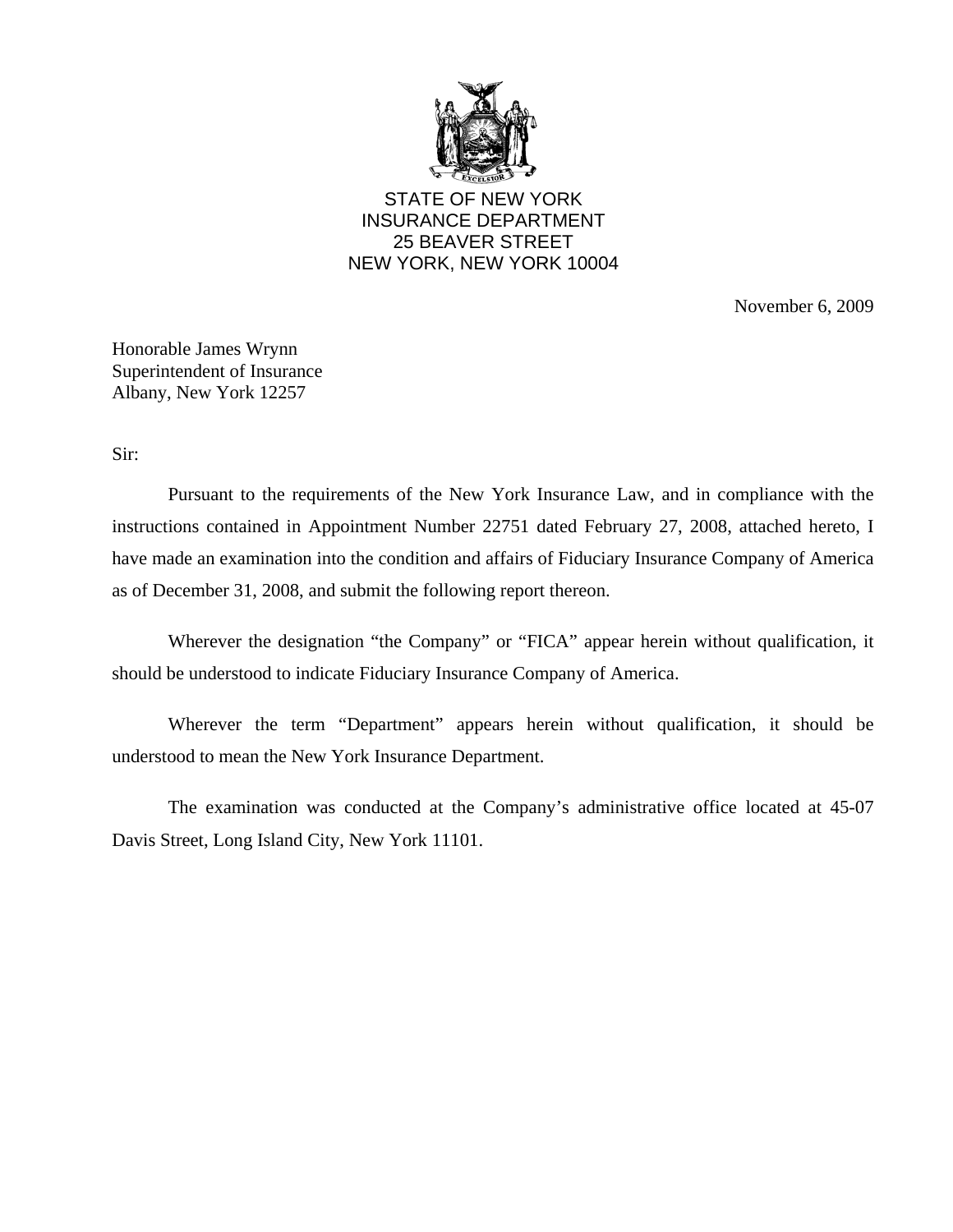### 1. SCOPE OF EXAMINATION

<span id="page-3-0"></span>The Department has performed a risk-focused examination of Fiduciary Insurance Company of America. This is the first financial examination of the Company after the report on organization, which was conducted as of as of January 25, 2005. An organizational review was conducted when the Company, formerly classified as a health insurance company, amended its license and became a property and casualty insurance company. This examination covered the period from January 26, 2005 through December 31, 2008. Transactions occurring subsequent to this period were reviewed where deemed appropriate by the examiner.

This examination was conducted in accordance with the National Association of Insurance Commissioners ("NAIC") Financial Condition Examiners Handbook, which requires that we plan and perform the examination to evaluate the financial condition and identify prospective risks of the Company by obtaining information about the Company including corporate governance, identifying and assessing inherent risks within the Company and evaluating system controls and procedures used to mitigate those risks. The examination also includes assessing the principles used and significant estimates made by management, as well as evaluating the overall financial statement presentation, management's compliance with Statutory Accounting Principles and annual statement instructions when applicable to domestic state regulations.

All financially significant accounts and activities of the Company were considered in accordance with the risk-focused examination process. The examiners also relied upon audit work performed by the Company's independent public accountants when appropriate.

This examination report includes a summary of significant findings for the following items as called for in the Financial Condition Examiners Handbook of the NAIC:

> Significant subsequent events Company history Corporate records Management and control Fidelity bonds and other insurance Pensions, stock ownership and insurance plans Territory and plan of operation Growth of Company Loss experience Reinsurance Accounts and records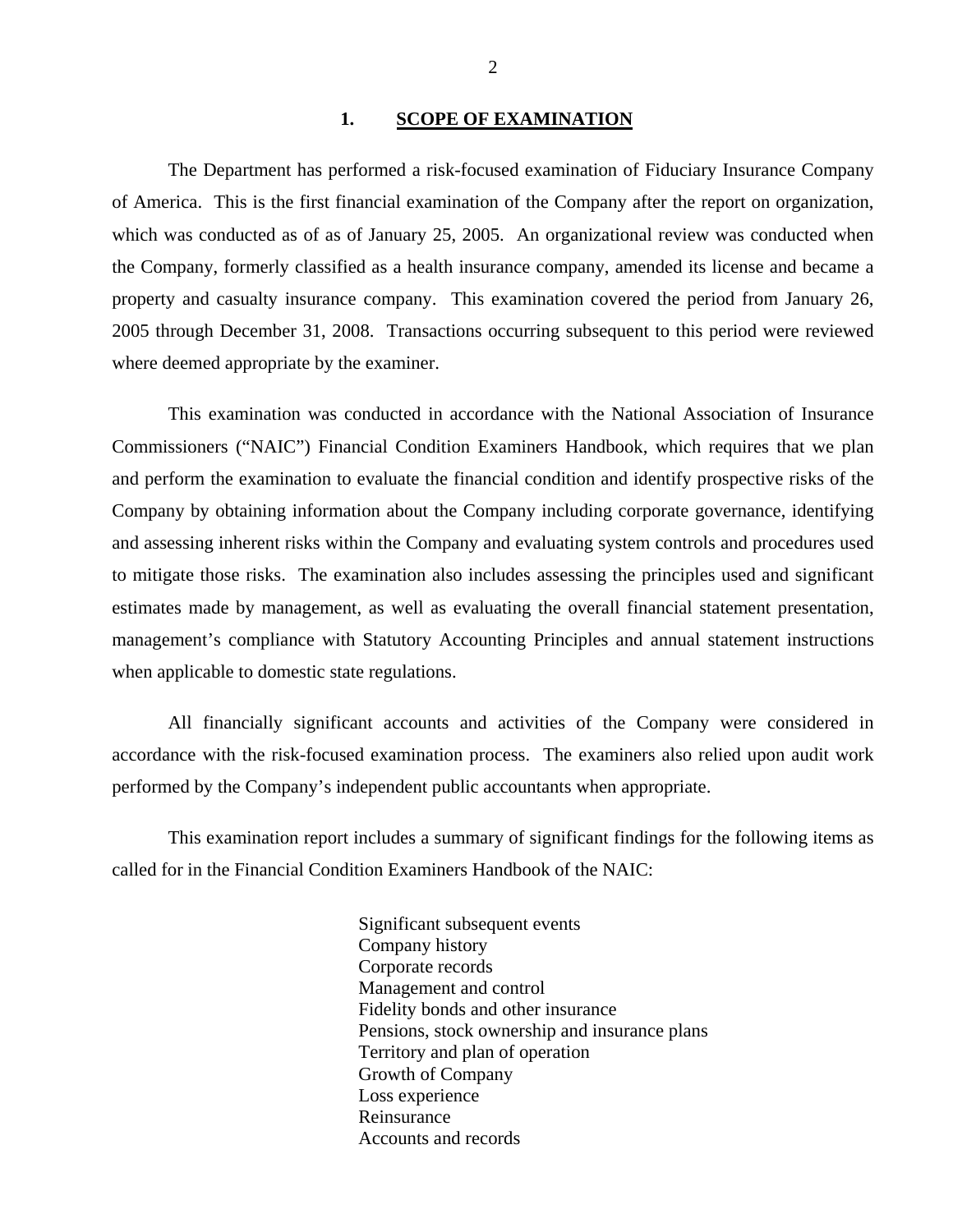This report on examination is confined to financial statements and comments on those matters, which involve departures from laws, regulations or rules, or which are deemed to require explanation or description.

## **2. DESCRIPTION OF COMPANY**

Fiduciary Insurance Company of America was incorporated under the laws of the State of New York on October 24, 1977, as a stock accident and health company for the purpose of writing accident and health insurance. The Company commenced business January 1, 1978. On September 24, 1999, all the Company's outstanding shares were acquired by Guardian Life Insurance of America ("GLIC'). On February 26, 2004, Transportation Risk Group, Inc. ("TRG"), an entity owned by the Kodogiannis Group, acquired 100% ownership of the Company's stock from Guardian Life.

Ownership of FICA was transferred from TRG to the shareholders of TRG on December 23, 2004. The shareholders then transferred all of FICA's common stock to Asphalia Holding Company USA, Inc. ("Asphalia") in exchange for all of the common stock of Asphalia. The holding company was established by the Kodogiannis Group for the purpose of taking possession of all of FICA's common stock. Subsequently, Asphalia retired the outstanding shares of FICA common stock, and FICA then issued 350 shares of Class A voting common stock and 650 shares of Class B non-voting common stock with par value of \$1,900 per share.

At December 31, 2008, capital paid-in was \$1,900,000 consisting of 350 Class A shares and 650 Class B shares of common stock all with a par value of \$1,900 per share. Gross paid in and contributed surplus decreased by \$52,336 during the examination period as follows:

| Year                     | Description                                                                                 | Amount                   |
|--------------------------|---------------------------------------------------------------------------------------------|--------------------------|
| January 25, 2005<br>2005 | Beginning gross paid in per organization<br>Reclassified from gross paid-in to surplus note | \$2,450,994<br>(52, 336) |
| December 31, 2008        | Ending gross paid in and contributed surplus                                                | \$2,398,658              |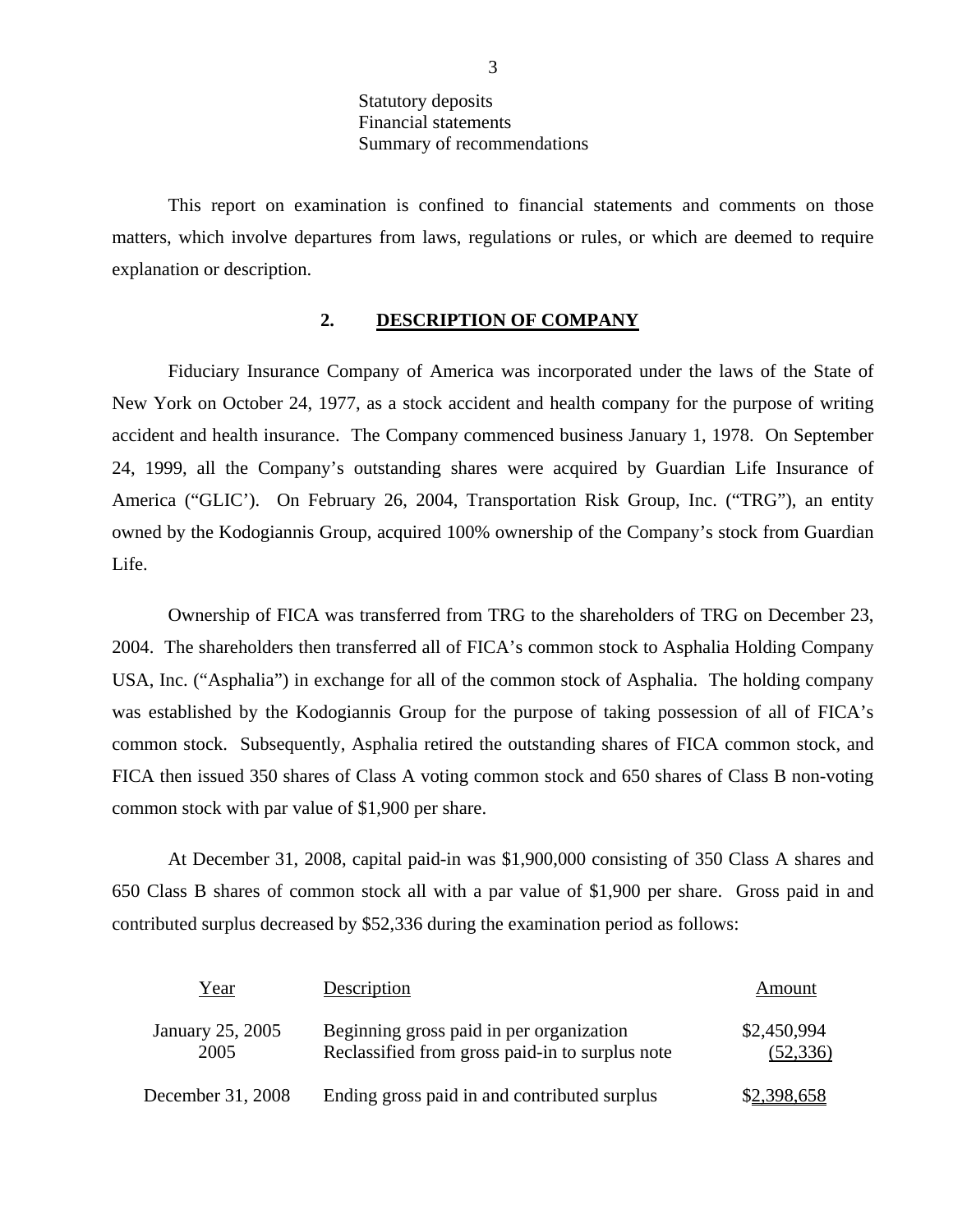<span id="page-5-0"></span>A. Management

Pursuant to the Company's charter and by-laws, management of the Company is vested in a board of directors consisting of not less than thirteen nor more than seventeen members. The board met three times during each calendar year. At December 31, 2008, the board of directors was comprised of the following thirteen members:

Name and Residence

Chuck Arcabbasso Long Beach, NY

George Bilasz Middle Village, NY

S. Toula Lettas Nesconset, NY

John J. Hession, Esq. Copiague Harbor, NY

Barbara Kodogiannis-Skenderis Brooklyn, NY

Gus Kodogiannis Douglaston, NY

Hedy Kodogiannis Brooklyn, NY

Maria Kodogiannis-Olszewski Brooklyn, NY

Albert Lewis New York, NY

Vincent Mistretta West Hempstead, NY

Sebastian Olszewski Flushing, NY

Catherine Pullo-Bilasz Middle Village, NY

#### Principal Business Affiliation

Certified Public Accountant, Bass Consultant Group

Retired, Retail Food Merchant

Chief Financial Officer Fiduciary Insurance Company of America

Partner, Dougherty, Ryan, Giuffra, Zambito & Hession

Insurance Broker, Fiduciary Insurance Company of America

Transportation Executive, Fiduciary Insurance Company of America

Transportation Executive, Fiduciary Insurance Company of America

Insurance Broker, Fiduciary Insurance Company of America

Partner, D' Amato & Lynch, LLP

President, Fiduciary Insurance Company of America

Manager of Retail Petroleum Outlet, G&A Auto Center

Accounts Payable Supervisor, Metro Fuel Oil, Inc.

Peter Skenderis Chief Executive Officer. Oceanside, NY Fiduciary Insurance Company of America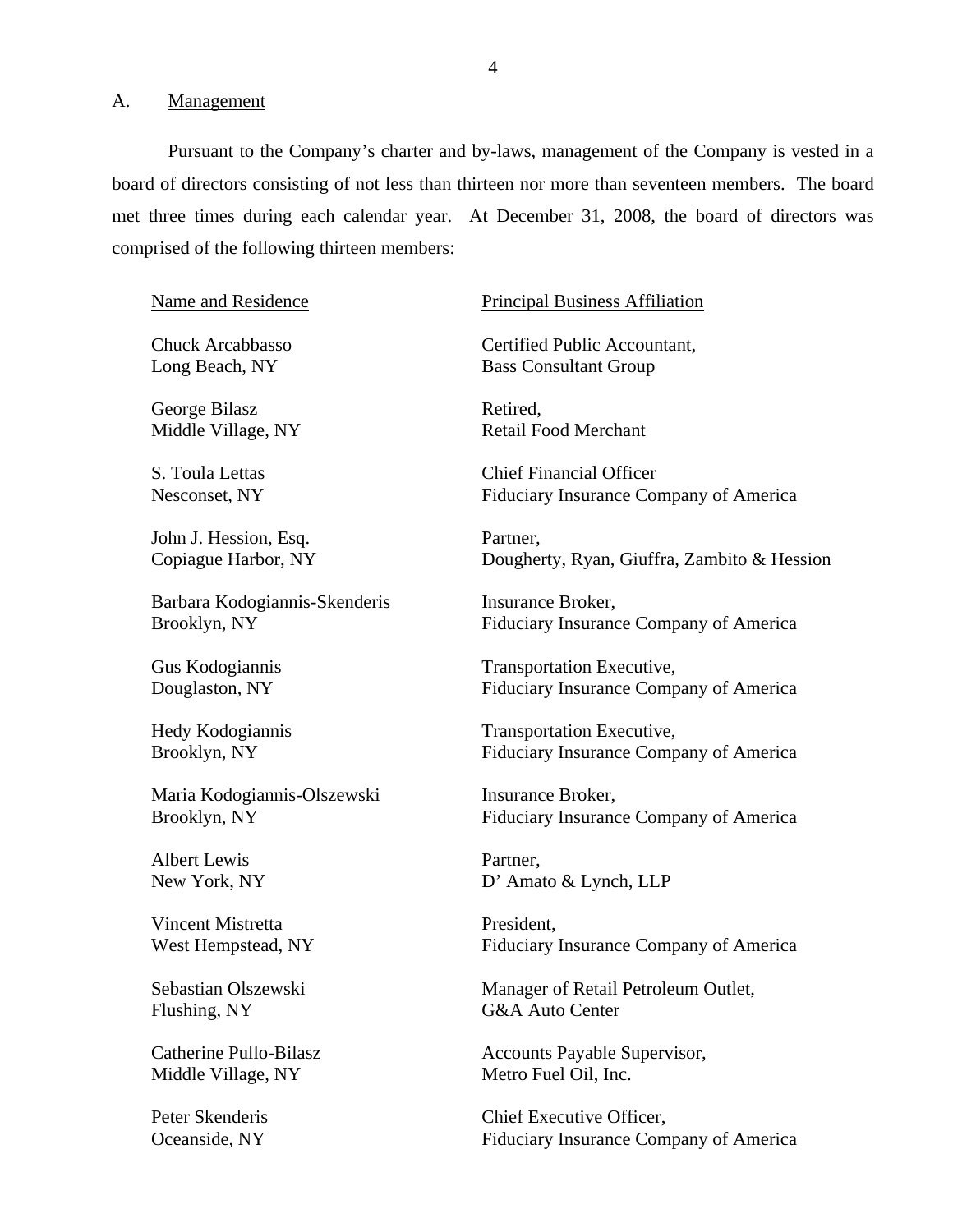A review of the minutes of the board of directors' meetings held during the examination period indicated that the meetings were generally well attended and each board member had an acceptable record of attendance.

As of December 31, 2008, the principal officers of the Company were as follows:

| Name              | Title                                               |
|-------------------|-----------------------------------------------------|
| Vincent Mistretta | President                                           |
| Peter Skenderis   | <b>Chief Executive Officer</b>                      |
| S. Toula Lettas   | <b>Chief Financial Officer</b>                      |
| Gus Kodogiannis   | Treasurer                                           |
| Hedy Kodogiannis  | Secretary                                           |
| John J. Hession   | <b>Executive Vice-President and General Counsel</b> |

Subsequent to examination date, John J. Hession was replaced by Peter May.

#### B. Territory and Plan of Operation

The Company is licensed to write business in New York only.

As of the examination date, the Company was authorized to transact the kinds of insurance as defined in the following numbered paragraphs of Section 1113(a) of the New York Insurance Law:

| Paragraph | Line of Business                           |
|-----------|--------------------------------------------|
| 3         | Accident & health                          |
| 13        | Personal injury liability                  |
| 14        | Property damage liability                  |
| 19        | Motor vehicle and aircraft physical damage |

Based on the lines of business for which the Company is licensed and the Company's current capital structure, and pursuant to the requirements of Articles 13 and 41 of the New York Insurance Law, the Company is required to maintain a minimum surplus to policyholders in the amount of \$1,900,000. The Company's premium writings are almost all in commercial auto liability insurance with a very small amount in group disability. The commercial auto liability is marketed through insurance brokers, and the group disability line is marketed on a direct basis.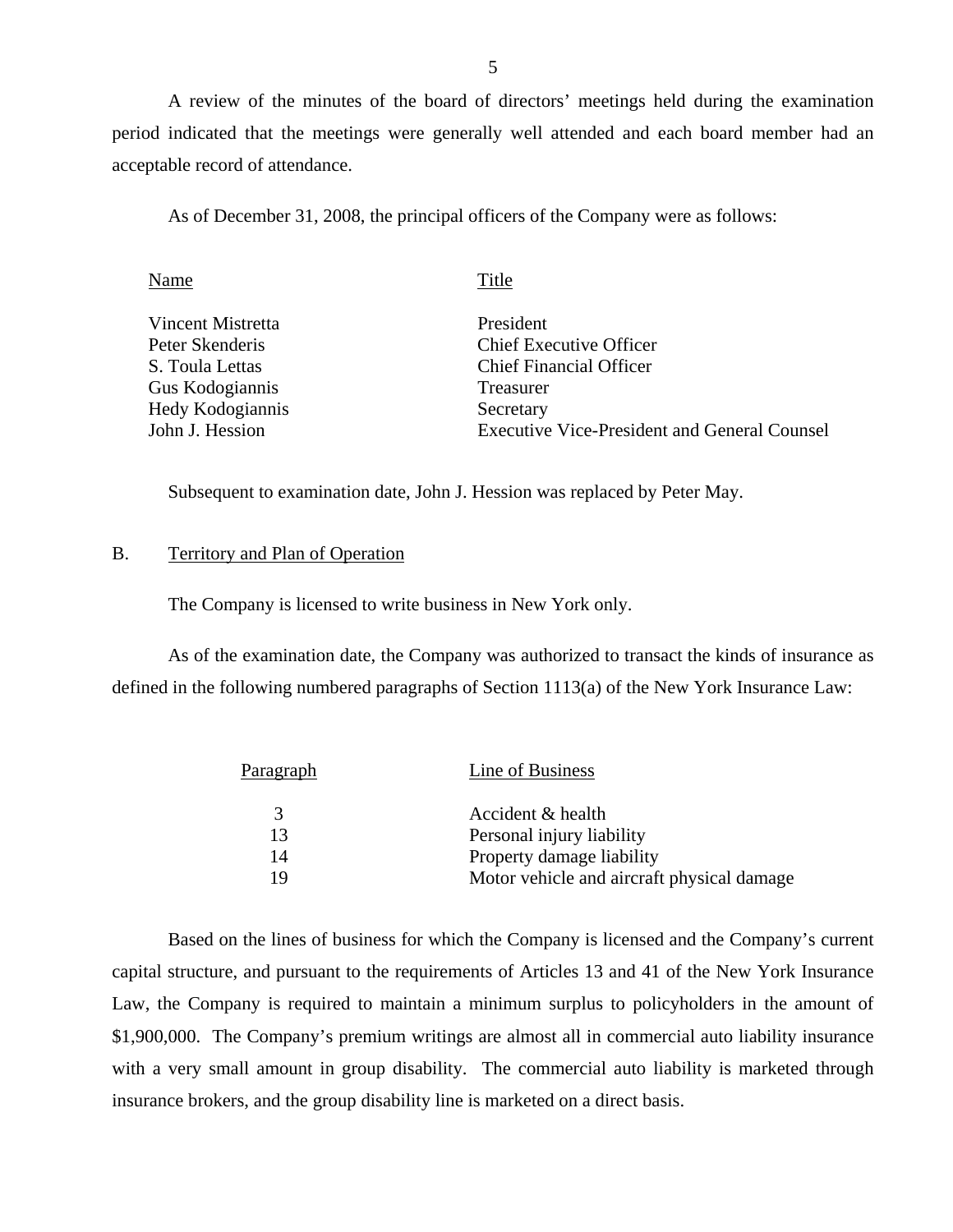The following schedule shows the direct premiums written by the Company both in total and in New York for the period under examination:

| Calendar Year | <b>Total Premiums</b> |  |  |
|---------------|-----------------------|--|--|
| 2005          | \$6,431,513           |  |  |
| 2006          | \$17,276,144          |  |  |
| 2007          | \$23,365,334          |  |  |
| 2008          | \$35,518,853          |  |  |

## C. Reinsurance

The Company has no assumed business.

 reinsurer accepting 15%. The Company has a letter of credit for its cessions to the unauthorized The company has structured its ceded reinsurance program, from April 1, 2007 through February 28, 2009, to limit its maximum exposure to any one occurrence to approximately \$300,000 through 45% quota share treaties on its commercial auto liability business. There were two reinsurers participating in this treaty, an authorized reinsurer accepting 30% and an unauthorized reinsurer. In 2005, the Company had one excess of loss reinsurance contract with a \$100,000 retention. The 2005 contract was commuted in 2008. In 2006 the Company did not have reinsurance coverage.

There were a number of issues with the Company reinsurance accounting, its reinsurance contracts and its disclosures during the examination period and subsequent to the examination period. These issues are as follows:

## i. Transfer of Risk

Management represented that all material ceded reinsurance agreements transfer both underwriting and timing risk as set forth in NAIC Accounting Practices and Procedures Manual, Statement of Statutory Accounting Principles ("SSAP") No. 62. Representations were supported by an attestation from the Company's chief executive officer pursuant to the NAIC Annual Statement Instructions.

However, examination review of the Company's ceded reinsurance contracts indicated that the 2007 and 2008 quota share agreements did not transfer risk in accordance with SSAP No. 62. The determination that these treaties do not transfer risk was primarily based on the caps on the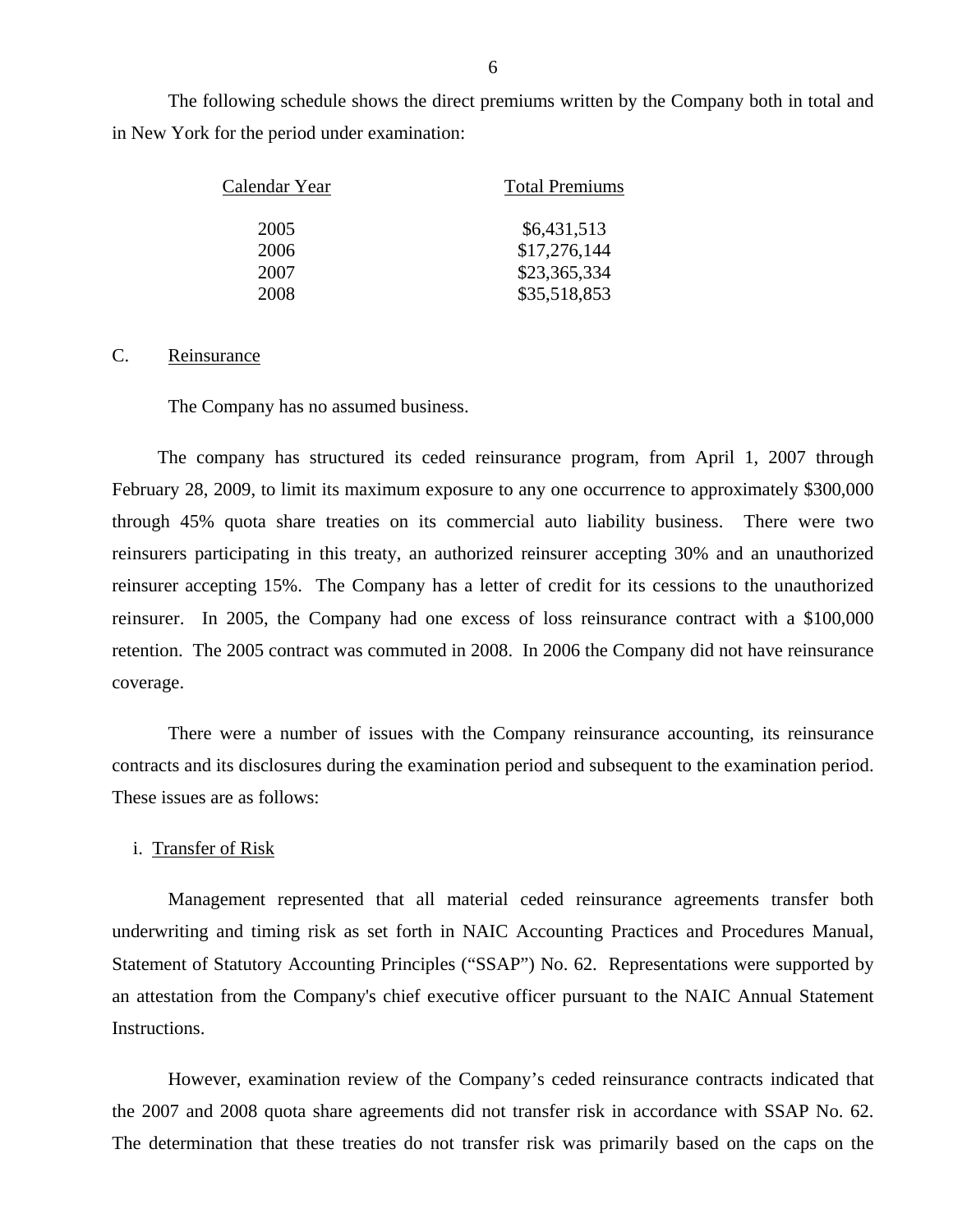reinsurers' liability, which for the 2007 and 2008 treaties were 120% and 125%, respectively, which included the ceding commissions required under the treaties.

Reinsurance agreements that do not transfer risk are required to be accounted for using reinsurance deposit accounting as specified in SSAP No. 75, paragraph 3 which states in part:

To the extent that a reinsurance agreement does not, despite its form, transfer both components of insurance risk, all or part of the agreement shall be accounted for and reported as deposits …

There were no changes made to the balance sheet or income statement in this report as it was determined that the application of reinsurance deposit accounting would not have a material adverse impact on the Company's surplus.

It is recommended that, in the future, the Company perform a more diligent review of its ceded reinsurance contracts to determine if risk transfer is taking place in accordance with the provisions of SSAP 62.

It is additionally recommended that, if in the future, a ceded reinsurance contract is determined not to transfer risk, the Company account for it using reinsurance deposit accounting as specified in SSAP 72.

## ii. Improper Netting of Recoverables and Premiums Payable

It was noted that the Company did not report an asset for reinsurance recoverables on paid losses on its 2008 annual statement. Examination review indicated that the Company had such an asset at December 31, 2008, but reflected it as a reduction of ceded reinsurance premiums payable. This is not in compliance with SSAP 62, paragraph 19 which states in part:

Reinsurance recoverable on loss payments is an admitted asset. Notwithstanding the fact that reinsurance recoverables on paid losses may meet the criteria for offsetting under the provisions of SSAP No. 64 — Offsetting and Netting of Assets and Liabilities (SSAP No. 64), reinsurance recoverables on paid losses shall be reported as an asset without any available offset....

It is recommended that the Company record its reinsurance transactions in accordance with SSAP 62, paragraph 19.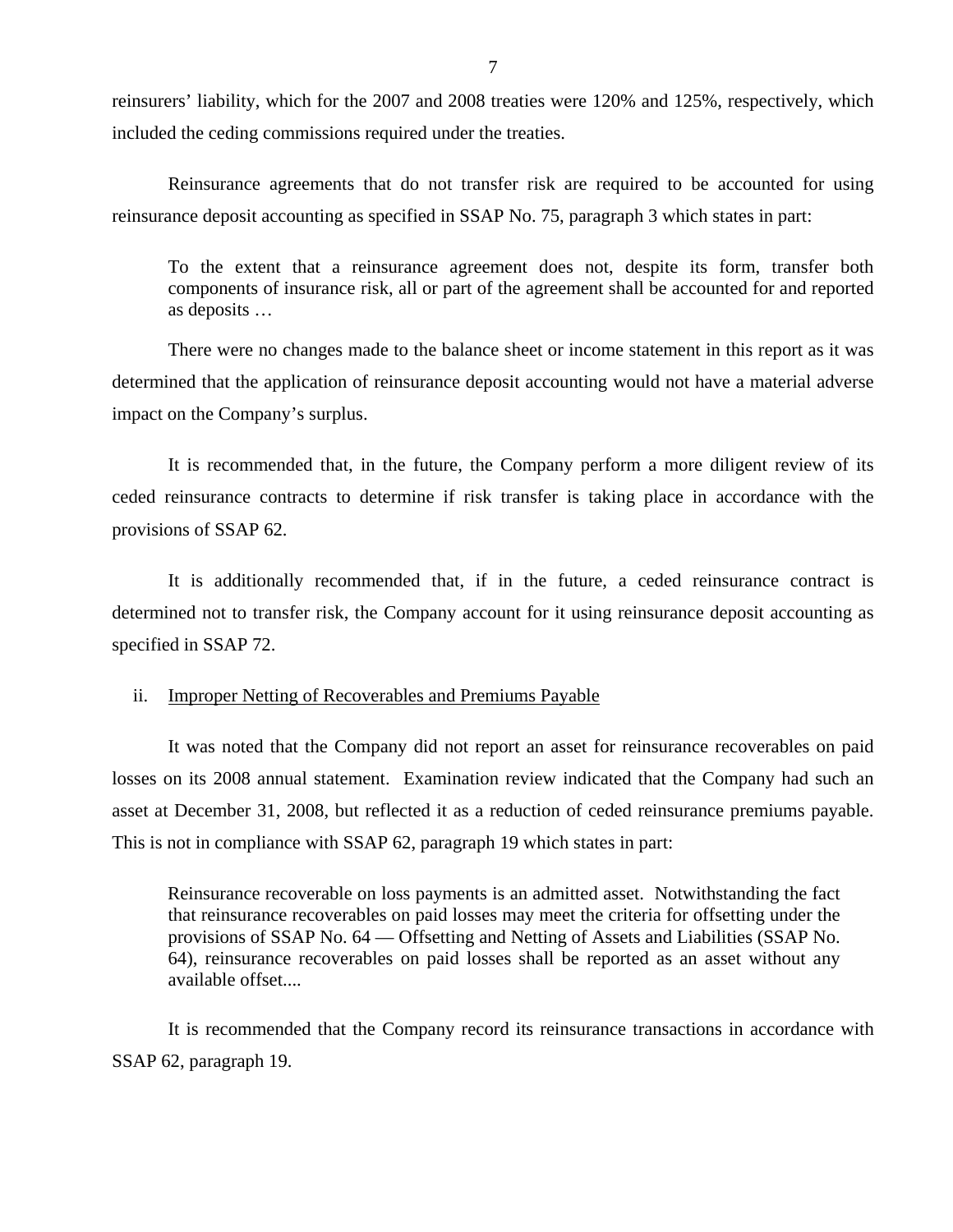All ceded reinsurance agreements in effect as of the examination date were reviewed to determine if they contained all of the required clauses, including an insolvency clause meeting the requirements of Section 1308 of the New York Insurance Law. Upon review of the Company's 2007, 2008 and 2009 quota share agreements, it was noted that the insolvency clauses included therein contained reference to a novation; however, they did not include the additional language required when reference is made to a novation pursuant to Department Circular Letter No. 5 (1988), which states:

Any references to such an event in the reinsurance agreement should indicate that, prior to the implementation of a novation, the certificate of assumption on New York risks would have to be approved by the Superintendent…

It is recommended that the Company include language consistent with Circular Letter No. 5 (1988) in all reinsurance contracts which make reference to a novation.

#### iii. Accounting for Ceding Commissions

The Company's ceded reinsurance contracts provide that the Company will receive a ceding commission at a provisional rate of 24%, which is adjustable based on the loss experience of the business ceded to an ultimate rate ranging from 15% to 28%. In its 2007 annual statement, the Company reflected the ceding commission at the provisional rate of 24%; however, it is noted that based on the Company's reported ceded losses, the projected ultimate ceding commission rate was 15%. SSAP 62, paragraph 46 states in part:

An accrual shall be maintained for the following adjustable features based on the experience recorded for the accounting period: ...

b. Sliding Scale - a provisional rate of commission is paid over the course of the agreement, with a final adjustment based on the experience of the business ceded under the agreement.

In its 2008 annual statement, upon being prompted by the Department, the Company established a liability for the difference between the provisional rate and the projected ultimate commission rate of 15% for treaty year 2008. Additionally, the Company made a prior period adjustment directly to surplus for the difference between the provisional rate and the projected ultimate rate of 15% (net of federal taxes) for treaty years 2007.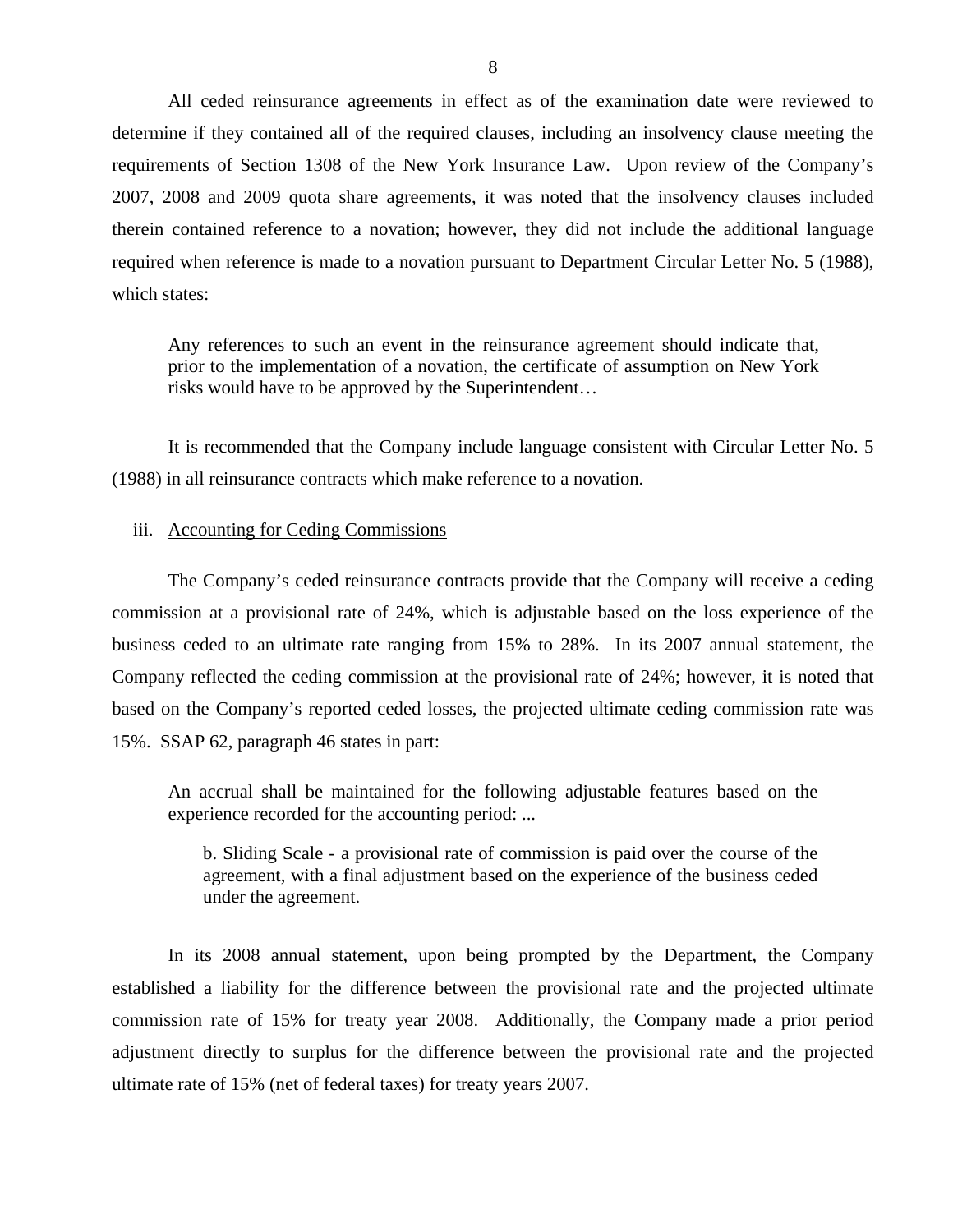While it is acknowledged that the Company corrected its accounting for adjustable ceding commissions in its 2008 annual statement, it is nevertheless recommended that, in the future, the Company adhere to the provisions of SSAP 62 in accounting for its reinsurance transactions.

## iv. Limitation of Risk

Prior to March 1, 2007, the Company did not have any reinsurance coverage in place. During 2006, the Company wrote policies with per-risk limits of up to \$550,000 and reported surplus to policyholders ranging from \$3,698,278 at March 31, 2006 to \$5,004,614 at December 31, 2006. Section 1115(a) of the New York Insurance Law states:

Except as otherwise provided in this chapter, no insurer doing business in this state shall expose itself to any loss on any one risk in an amount exceeding ten percent of its surplus to policyholders...

The failure to have reinsurance coverage in 2006 put the Company in violation of Section 1115(a) of the New York State Insurance Law. It is recommended that the Company maintain adequate reinsurance coverage in order to comply with Section 1115(a) of the New York Insurance Law. It is noted that the Company corrected this violation at March 1, 2007 when it entered into a 45% quota share reinsurance treaty. It is additionally noted that the Company may be in violation of Section 1115(a) of the New York Insurance Law as of the examination date after consideration of surplus adjustments included in this report.

#### v. Subsequent Events

Effective March 1, 2009, the Company entered into the following ceded reinsurance agreements:

- 1. A quota share treaty ceding 50% of the Company's commercial auto liability business for yellow taxis, black car, and livery and 30% for car services.
- 2. A 34% quota share treaty for the net retained liability for commercial auto liability business.

The 34% quota share treaty is with Asphalia Re, a Cayman Islands company, which is 100% owned by Asphalia Holding Company, FICA's direct parent. Asphalia Re was established in 2009 as an offshore captive reinsurer to cover a portion of the risk written by the Company. It was originally proposed that Asphalia Re would be capitalized in the amount of \$900,000 and was expected to assume approximately \$1 million in premiums from the Company; however, a review of Asphalia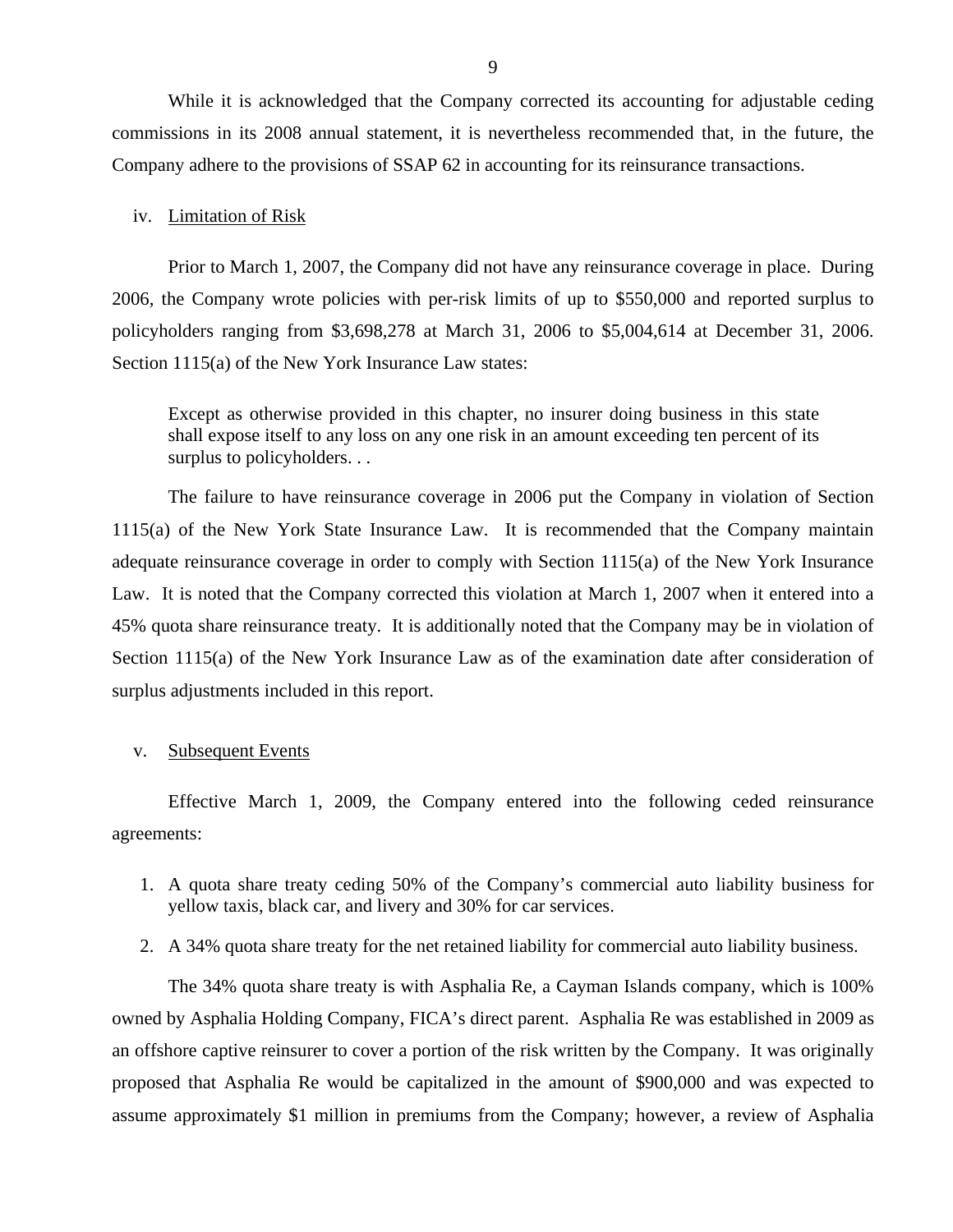Re's June 30, 2009 financial statements indicated an initial capitalization of only \$150,000. Additionally, it is noted that the Company ceded approximately \$7.5 million in premiums to Asphalia Re in 2009. Therefore, it does not appear that Asphalia Re was adequately capitalized to assume the volume of business that the Company has ceded to it.

Additionally, upon review of the Asphalia Re quota share treaty, it was noted that the agreement did not provide for the Company to receive a ceding commission. A ceding commission is a standard provision in a quota share treaty to compensate the ceding company for a proportionate share of its acquisition expenses. The agreement, as written, provides no compensation to the Company for any ceded acquisition expenses and is therefore in violation of Section 1505(a)(1) of the New York Insurance Law, which requires that the terms of transactions between companies within a holding company system be fair and equitable. It is recommended that the terms of agreements between the Company and its affiliates be fair and equitable pursuant to the provisions of Section 1505(a)(1) of New York Insurance Law.

Additionally, it was noted that this agreement was not submitted to the Department for nondisapproval at least 30 days prior to implementation pursuant to Section 1505(d) of the New York Insurance Law. It is recommended that the Company submit all reinsurance agreements with affiliates to the Department for non-disapproval at least 30 days prior to implementation pursuant to Section 1505(d) of the New York Insurance Law. Based on the weak capitalization of Asphalia Re, and the lack of a ceding commission in the agreement, the Department would not have approved the agreement.

When questioned about the lack of a ceding commission in the treaty, the Company indicated that it was an oversight and in November, 2009, the Company amended the treaty retroactively back to inception to include a ceding commission of 15%. The Company indicated that reflecting the ceding commission will result in a gain to the Company in the amount of approximately \$1,161,000 and a loss to Asphalia Re in the same amount in 2009. It is noted that Asphalia Re's June 30, 2009 financial statements indicated a net profit of \$963,004. After adjusting for the ceding commission, Asphalia Re would have reported a net loss of approximately \$200,000. As previously noted, Asphalia Re was only capitalized with \$150,000.

A review of the Company's June 30, 2009 quarterly statement indicated that it reported no liability under the caption "Provision for reinsurance," even though it reported unsecured reinsurance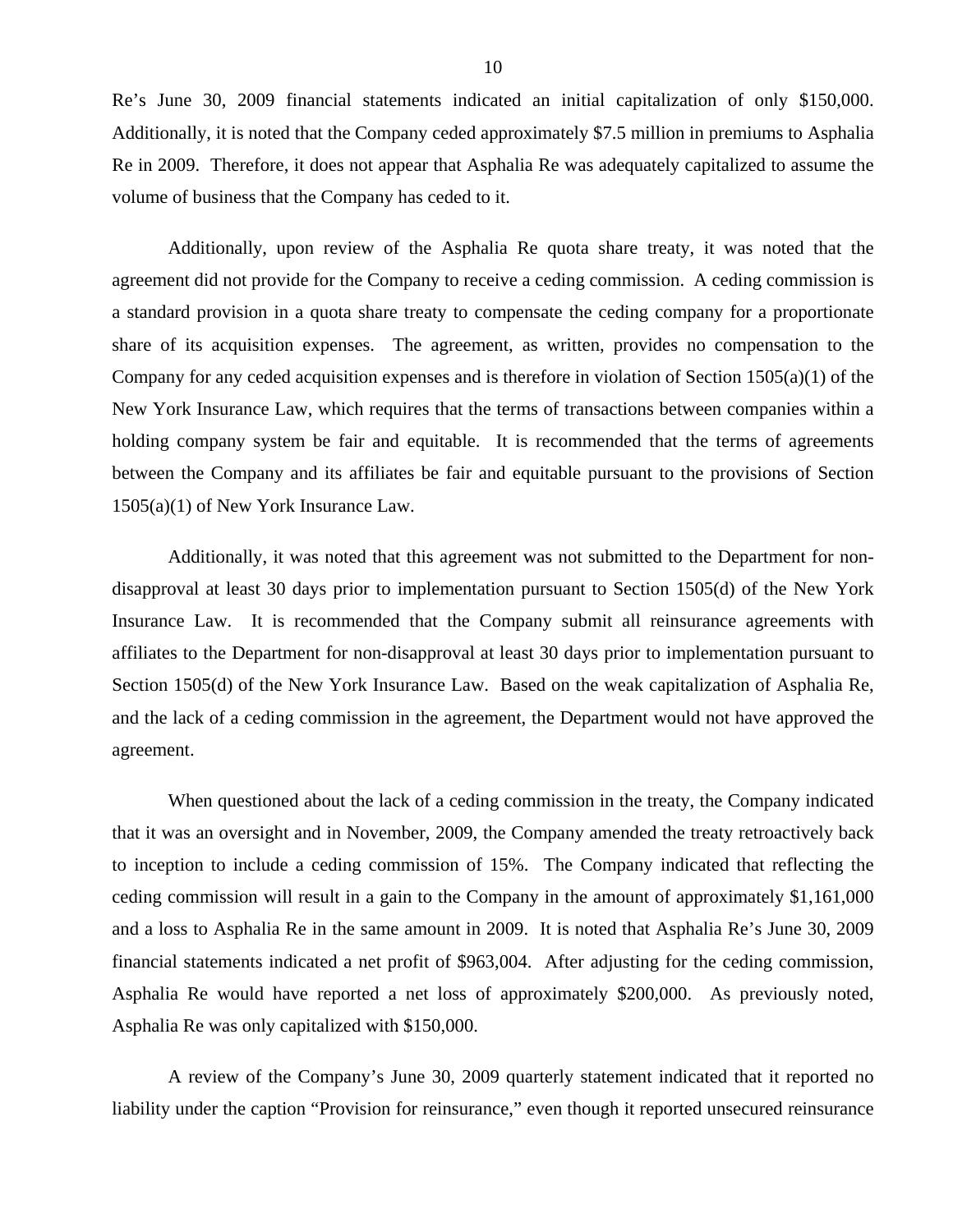<span id="page-12-0"></span>recoverable amounts due from Asphalia Re, an unauthorized reinsurer, in the amount of \$6,776,617. This is not in compliance with Part 125.6(b) of Department Regulation 20, which states in part:

. . . credit taken by a ceding insurer for reinsurance ceded to an unauthorized insurer, which is not an accredited reinsurer, shall not exceed the amounts withheld under a reinsurance treaty with such unauthorized insurer as security for the payment of obligations thereunder, provided such funds are held subject to withdrawal by, and under the control of, the ceding insurer. Amounts withheld include:

- 1. Funds withheld for which the ceding insurer has set up a liability,
- 2. Letters of credit complying with Part 79 of this Title (Regulation 133), and
- 3. Funds deposited in trust agreements complying with Part 126 of this Title (Regulation 114).

It is noted that the Company's reported surplus as regards policyholders at June 30, 2009 was \$3,234,805; therefore, the Company would have reported itself insolvent at June 30, 2009 if it had properly reported a liability for the unsecured reinsurance recoverables due from Asphalia Re.

Additionally, a review of Schedule F Part 5 in the Company's 2009 annual statement indicated that the Company reported a letter of credit in the amount of \$4,832,000 as an offset against reinsurance recoverables due from Asphalia Re in the same amount, although no such letter of credit was actually in place as of that date. Subsequently, in May 2010, Asphalia Re established a letter of credit in the amount of \$4,600,000. It is noted that as of December 31, 2009, the Company's reported surplus as regards policyholders was \$5,972,124; therefore, it would have reported its minimum surplus as impaired if it had correctly reflected its unsecured reinsurance recoverables due from Asphalia Re at that date.

It is recommended that the Company comply with Part 125.6(b) of Department Regulation 20 and not take credit for reinsurance ceded to unauthorized reinsurers without appropriate collateral in place.

## D. Holding Company System

FICA is wholly-owned by Asphalia Holding Company USA, Inc. ("Asphalia"), a New York Corporation. Asphalia is in turn owned equally by four members of the Kodogiannis family. Three of the four family members also own the Mystic Brokerage Inc., one of the agencies producing business for FICA.

The following is a chart of the holding company system at December 31, 2008: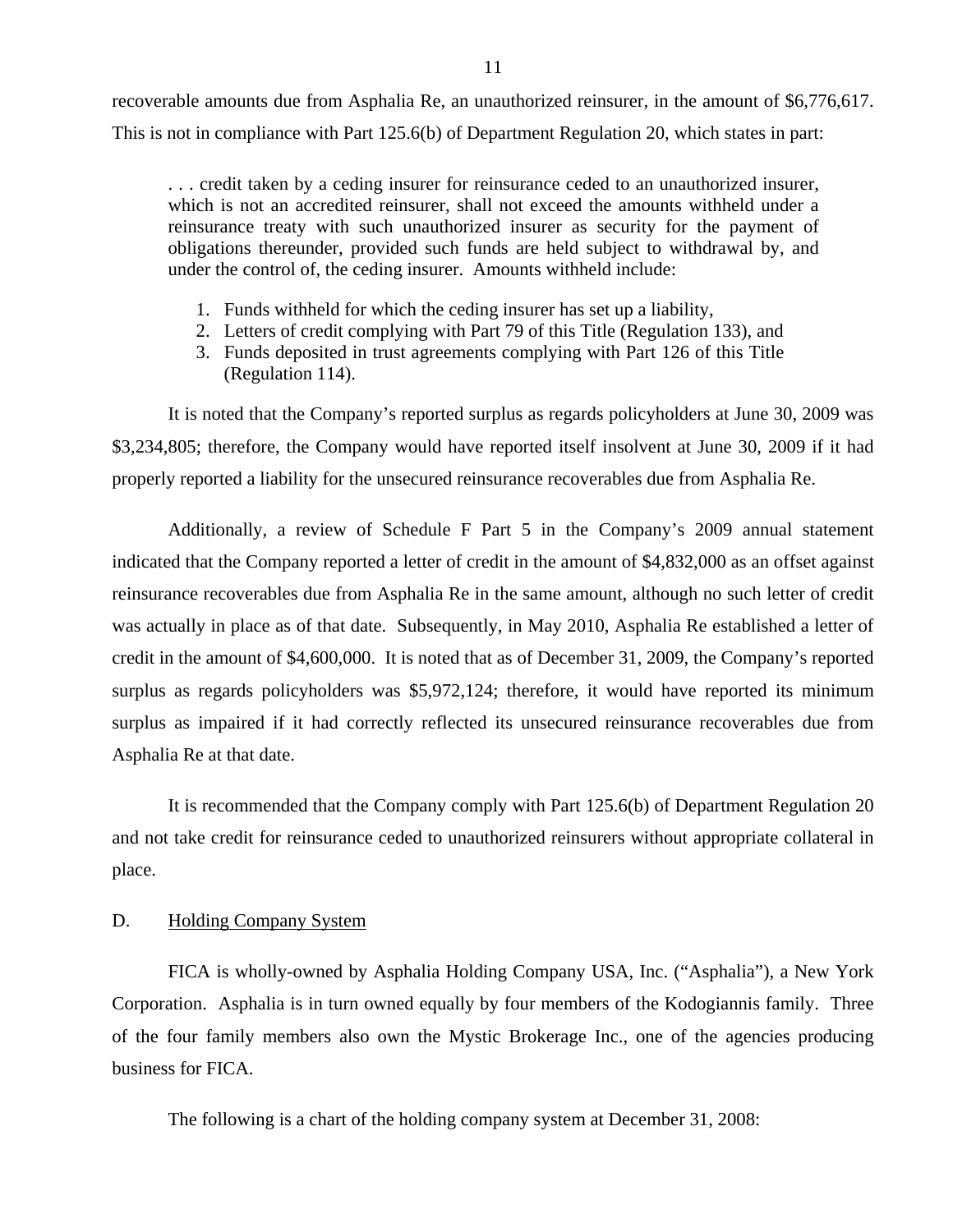

A review of the holding company registration statements filed with this Department indicated that such filings were complete and were filed in a timely manner pursuant to Article 15 of the New York Insurance Law and Department Regulation 52.

E. Significant Operating Ratios

The following ratios have been computed as of December 31, 2008, based upon the results of this examination:

| Net premiums written to surplus as regards policyholders                                  | 823.36%*   |
|-------------------------------------------------------------------------------------------|------------|
| Liabilities to liquid assets (cash and invested assets less investments in<br>affiliates) | 98.00%     |
| Premiums in course of collection to surplus as regards policyholders                      | $43.28\%*$ |

The above ratios, denoted with an asterisk, fell outside the benchmark ranges set forth in the Insurance Regulatory Information System of the National Association of Insurance Commissioners.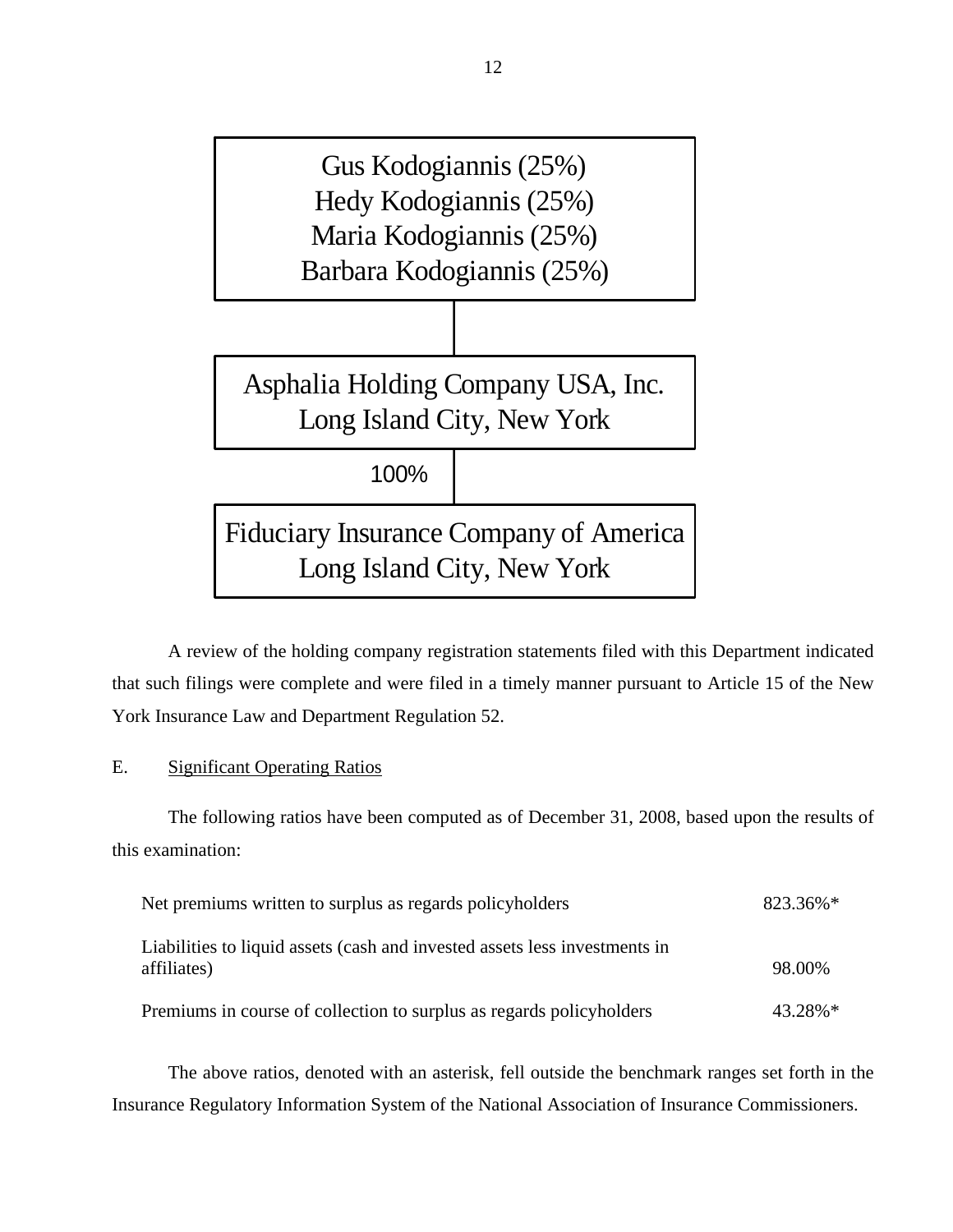It is noted that the net premium written to surplus ratio is significantly above the benchmark ratio of 300%. It is also significantly above the 200% ratio that the Company committed to maintain as a condition of being licensed by this Department, as more fully described in Section 2F, paragraph viii of this report.

The underwriting ratios presented below are on an earned/incurred basis and encompass the four-year period covered by this examination:

|                                                                                                               | Amounts                                   | Ratios                    |
|---------------------------------------------------------------------------------------------------------------|-------------------------------------------|---------------------------|
| Losses and loss adjustment expenses incurred<br>Other underwriting expenses incurred<br>Net underwriting loss | \$38,486,252<br>16,641,611<br>(3,162,153) | 74.06%<br>32.02<br>(6.08) |
| Premiums earned                                                                                               | \$51,965,710                              | 100.00%                   |

## F. Accounts, Records and Internal Controls

During the period under examination, the Company showed the following deficiencies in its system of accounts, records and internal controls:

## i. Fidelity Bond Insurance

The Company did not have fidelity bond insurance coverage, as suggested by the National Association of Insurance Commissioner's manual.

It is recommended that the Company obtain fidelity bond insurance coverage.

#### ii. Annual Statement Reporting

The following annual statement reporting issues were noted during the examination of the Company:

- a. The Company reported the change in net its deferred income tax asset on the aggregate write-in line of the annual statement instead of the specific line provided on the annual statement.
- b. The Company accrued interest on its surplus notes and made additional errors in attempting to correct this as indicated in paragraph iv of this section.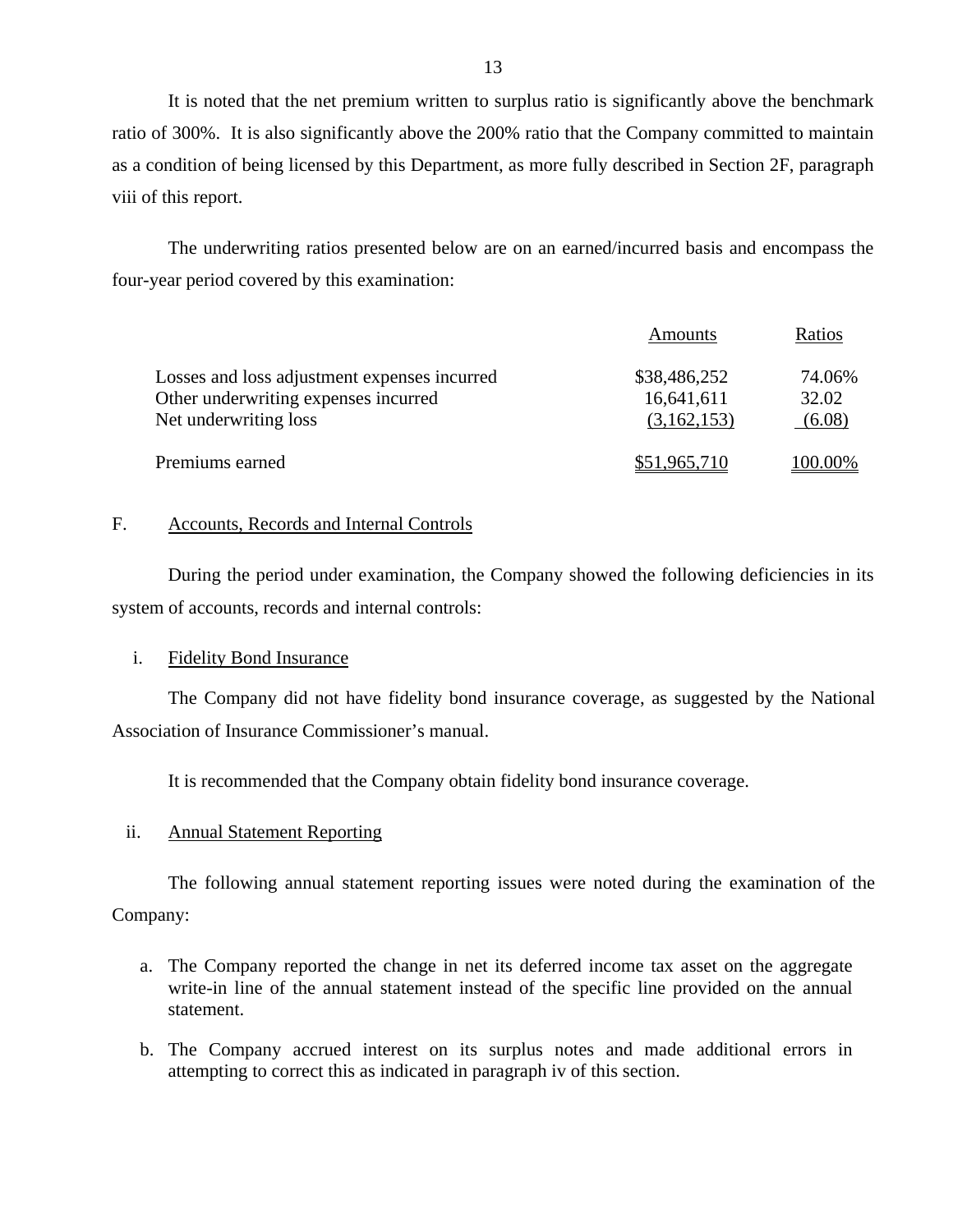- c. The Company did not disclose the method of its bond investment amortization in its Notes to the Financial Statement and the General Interrogatories as required by SSAP No. 26, paragraph 17.
- d. The Company had to amend its 2008 annual statement filing twice due to various reporting errors. These errors included, but were not limited to, reclassification of various bank money market accounts from common stock to cash, correction in the value of preferred stock from cost to fair market value, and correction in the Company's financial statement notes, etc.

It is recommended that the Company take the necessary steps to improve its internal controls over its compliance with the annual statement instructions.

#### iii Executive Compensation

During the examiner's review of the board minutes, it was noted that the executive compensation was not documented in the meetings of the board of directors.

It is recommended that executive compensations be approved by the board of directors and such approval be documented in the minutes of the board.

## iv. Surplus Note

In September 2005, the Company obtained a surplus note in the amount of \$992,197 from Transportation Risk Group, Inc. pursuant to Section 1307 of the New York Insurance Law. The note provides that the Company will pay interest annually at a rate of 7%, subject to the approval of the Superintendent. In 2006 and 2007, the Company increased the reported value of the surplus note by \$90,452 and \$78,265, respectively, for accrued interest. The accrual of interest on a surplus note is not permitted pursuant to paragraph 5 of SSAP 41, which states:

Interest shall not be recorded as a liability nor an expense until approval for payment of such interest has been granted by the commissioner of the state of domicile. All interest, including interest in arrears, shall be expensed in the statement of operations when approved for payment. Unapproved interest shall not be reported through operations, shall not be represented as an addition to the principal or notional amount of the instrument, and shall not accrue further interest, i.e., interest on interest.

The Company reversed the interest accruals in 2008 and restored the reported value of the surplus note back to its face value; however, it is recommended that the Company report interest on its surplus note only when approved by the Superintendent, pursuant to the provisions of paragraph 5 of SSAP 41.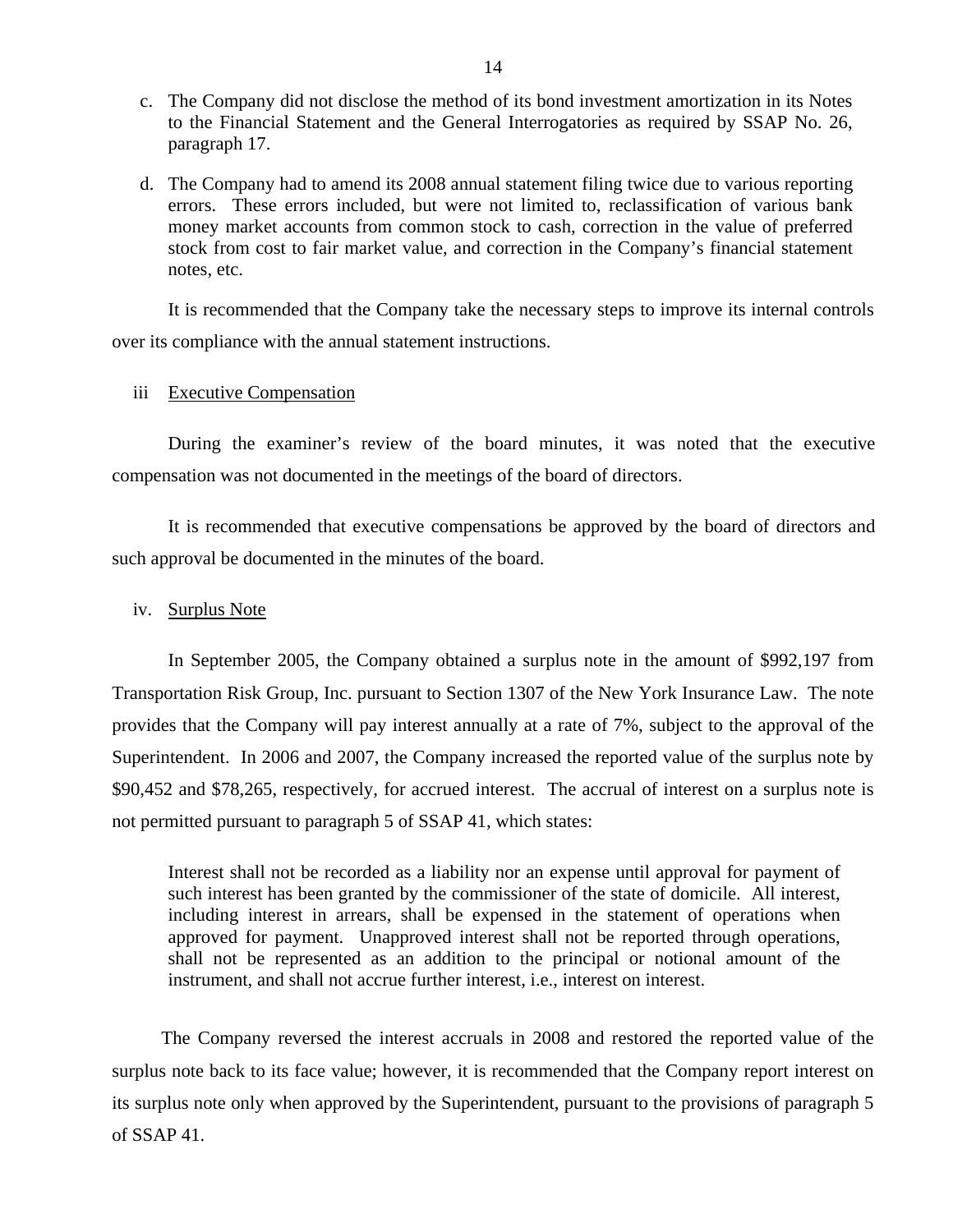## v. Custodian Agreement

Examination review revealed that the Company did not have custodian agreements in place with its three custodians, Brown Brothers Harriman, UBS, and Smith Barney. This is important for the safekeeping of the Company's investments.

It is recommended that Company establish custodial agreements that contain the safeguards and provisions stated in Section 3(III)(H) of the 2008 NAIC Financial Condition Examiners Handbook.

#### vi. Contract With CPA

The certified public accountants ("CPA") engagement letter did not comply with Department Regulation 118, which states in part as follows:

Every insurer subject to this Part shall retain an independent Certified Public Accountant (CPA) who agrees by written contract with such insurer to comply with the provisions of section 307(b) of the Insurance Law, this Part and the Code of Professional Conduct adopted by the American Institute of Certified Public Accountants (AICPA). Such contract must specify that:

(a) on or before May 31st, the CPA shall provide an audited financial statement of such insurer and of any subsidiary required by section 307(b)(1) of the Insurance Law together with an opinion on the financial statements of such insurer and any such subsidiary for the prior calendar year and an evaluation of the insurer's and any such subsidiary's accounting procedures and internal control systems as are necessary to the furnishing of the opinion;

(b) any determination by the CPA that the insurer has materially misstated its financial condition as reported to the superintendent or that the insurer does not meet minimum capital or surplus to policyholder requirements set forth in the Insurance Law shall be given by the CPA, in writing, to the superintendent within 15 calendar days following such determination; and

(c) the workpapers and any communications between the CPA and the insurer relating to the audit of the insurer shall be made available for review by the superintendent at the offices of the insurer, at the Insurance Department or at any other reasonable place designated by the superintendent. The CPA must retain for review such workpapers and communications in accordance with the provisions of Part 243 of this Title (Regulation 152). More specifically, such workpapers and communications must be retained by the CPA for the period specified in sections 243.2(b)(7) and (c) of this Title. For the purposes of this subdivision, the workpapers and communications shall be deemed to have been created on the date the filing required by section 89.2(a) of this Part was submitted to the superintendent."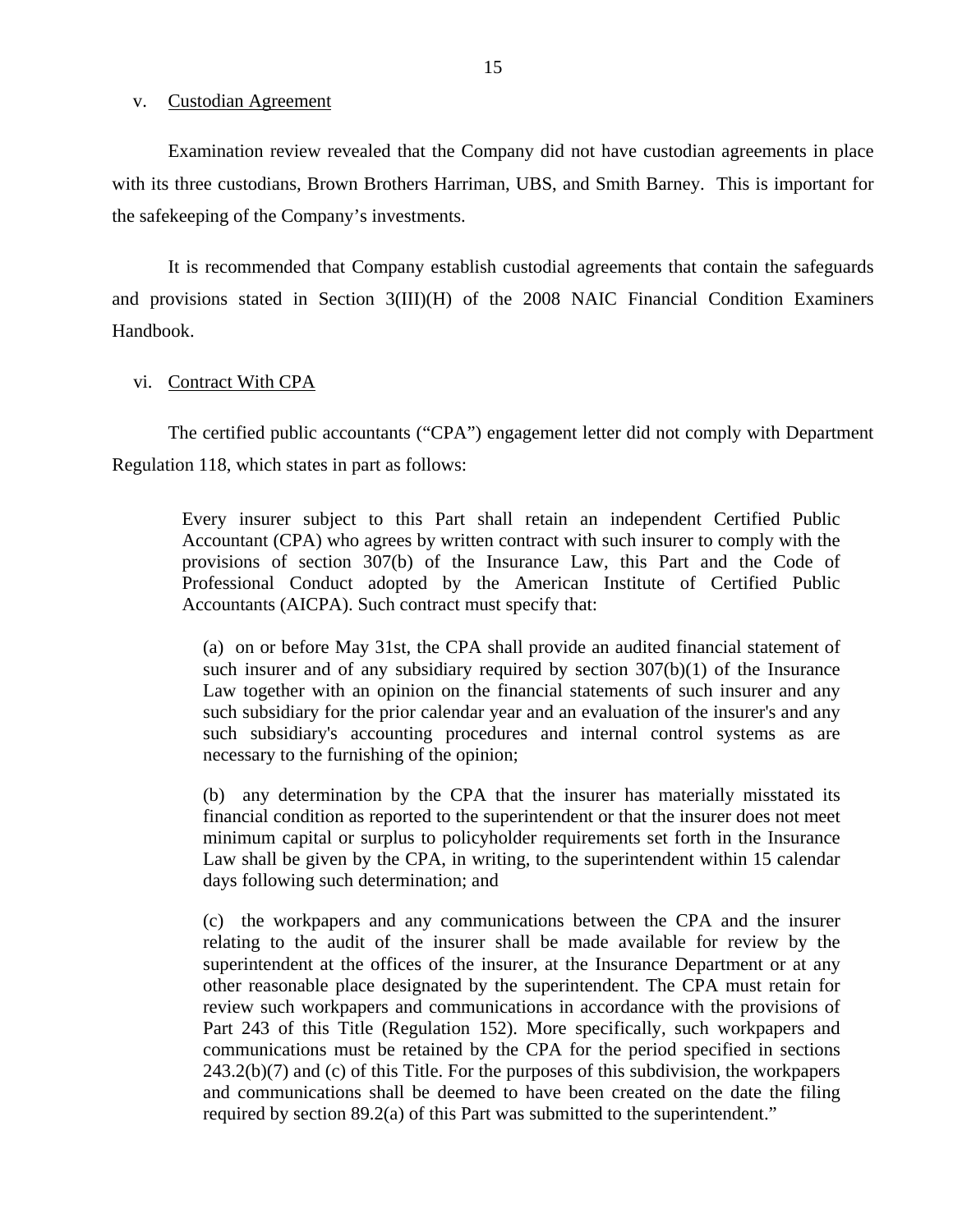It is recommended that the Company include in all future contracts written to engage CPA firm, the provisions required by Department Regulation 118.

It is noted that effective January 1, 2010, Department Regulation 118 was revised; therefore the Company should comply with the revised regulation after that date.

#### vii. Business Plan

As part of its license application, the Company prepared a business plan dated November 2004, covering the operations of the Company from 2005 through 2007. It is noted that the actual premium growth of the Company during that period far exceeded the projected premium growth as outlined in its business plan. Based on the fact that the Company's operations did not conform to its business plan as originally submitted, and the fact that the original business plan is outdated, it is recommended that the Company prepare a revised business plan to reflect its current operations and provide projections for its next three years of operations and submit such plan to the Department.

#### viii. Premium Writings

On February 10, 2005, the Department approved FICA's application to become a licensed property casualty insurance company based on management's commitment to limit the Company's net premium writings on commercial auto liability business to a level not greater than 1.5 times its policyholders' surplus. In early 2006, the Department gave the Company permission to increase the net premiums written limit to not greater than 2 times its policyholders' surplus for renewal business.

The following chart shows the Company's reported net premium writings for commercial auto liability and its year-end surplus for each year in the examination period.

| <b>Commercial Auto Liability</b><br>Net Premiums Written | <b>Reported Surplus at</b><br>December 31 | <b>Ratio of Premiums</b><br><b>Written to Surplus</b> |
|----------------------------------------------------------|-------------------------------------------|-------------------------------------------------------|
| 4,088,180                                                | 3,596,787                                 | 113.7%                                                |
| 16,601,769                                               | 5,004,614                                 | 331.7%                                                |
| 12,452,469                                               | 5,421,385                                 | 229.7%                                                |
| 19,293,680                                               | 5,312,760                                 | 363.2%                                                |
|                                                          |                                           |                                                       |

It is noted that the Company did not honor its commitment to limit its commercial auto liability net premium writings in 2006, 2007, and 2008.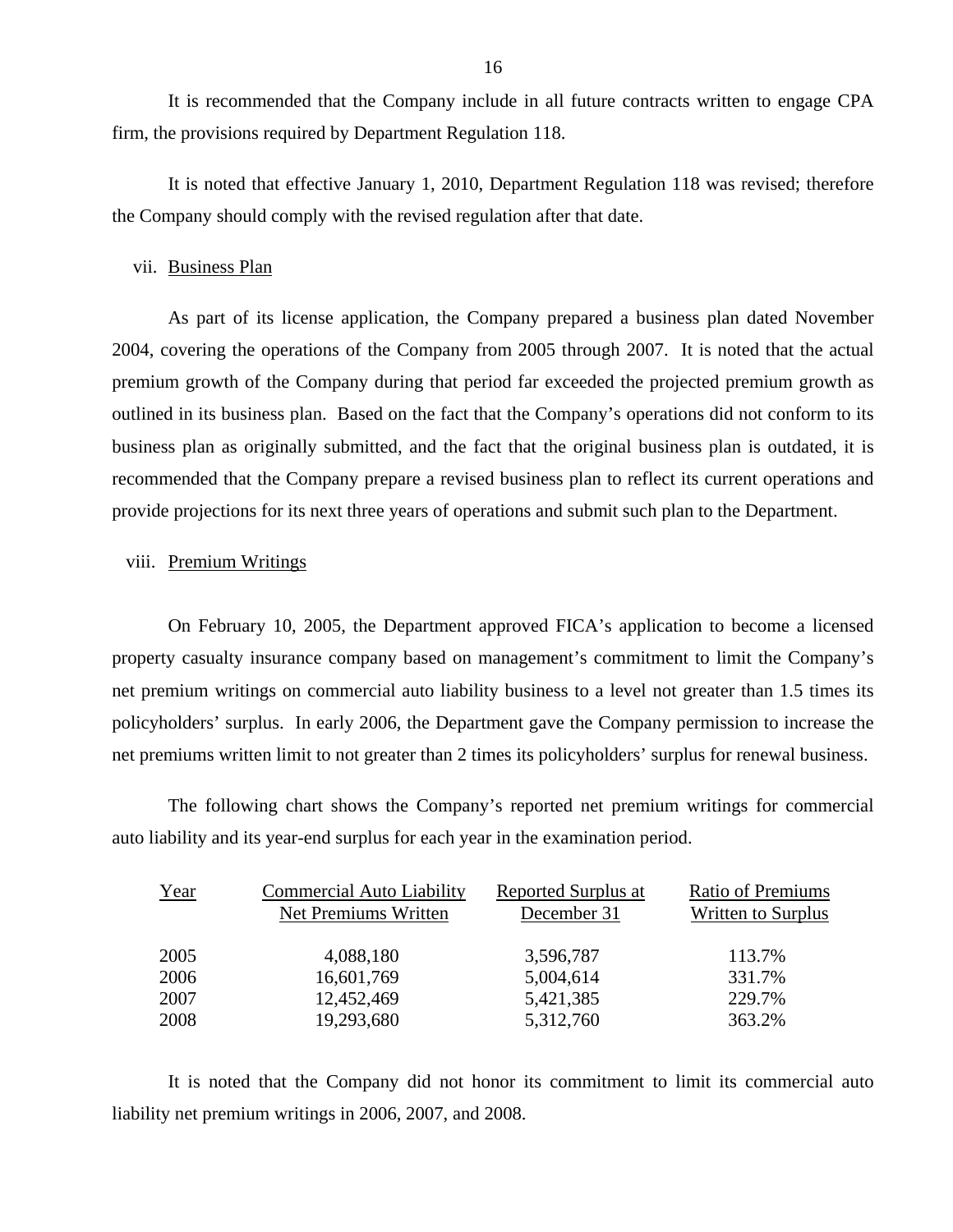<span id="page-18-0"></span>It is noted that in 2008, the Company's ratio of net premiums written for all lines of business to its reported surplus as regards policyholders was 3.7 to 1, which exceeds the NAIC benchmark range of 3.0 to 1. Additionally, it is noted that the ratio of net premiums written to the surplus as regards policyholders as determined by this examination is 8.2 to 1.

It is recommended that the Company take the necessary steps to reduce its commercial auto liability net premiums written to surplus ratio to no more than the 2 to 1 ratio it committed to the Department that it would maintain. Additionally, it is recommended that the Company limit the ratio of its total net premiums written to surplus to no more than the 3 to 1 benchmark ratio set forth in the Insurance Regulatory Information System of the National Association of Insurance Commissioners.

## ix. Annual Statement General Interrogatories Part 2- Concerning Largest Net Aggregate Amount Insured In Any One Risk

In response to General Interrogatory 13.1 in its 2007 and 2008 annual statements, the Company indicated that its largest net aggregate amount insured in any one risk (excluding workers' compensation) was \$200,000. The correct amount should have been \$300,000. Additionally, it is noted that the Company did not indicate any amount in the 2005 and 2006 annual statements.

It is recommended that the company exercise greater care in its response to this annual statement interrogatory concerning the largest net aggregate amount insured in any one risk.

#### x. Concentration of Investments In Banks

As of December 31, 2008, the Company had funds on deposit with two banks in excess of 10% of its admitted assets. The funds on deposit were in the form of money market accounts, certificates of deposit and checking accounts. It is noted that the amounts on deposit also exceeded the \$250,000 insurance protection provided by the Federal Deposit Insurance Corporation. Section 1409(a) of the New York Insurance Law states, in part:

No domestic insurer shall have more than ten percent of its admitted assets as shown by its last statement on file with the superintendent invested in, or loaned upon, the securities (including for this purpose certificates of deposit, partnership interests and other equity interests) of any one institution.

It is recommended that the Company limit its investments in any one institution to no more than 10% of its admitted assets pursuant to the provisions of Section 1409(a) of the New York Insurance Law.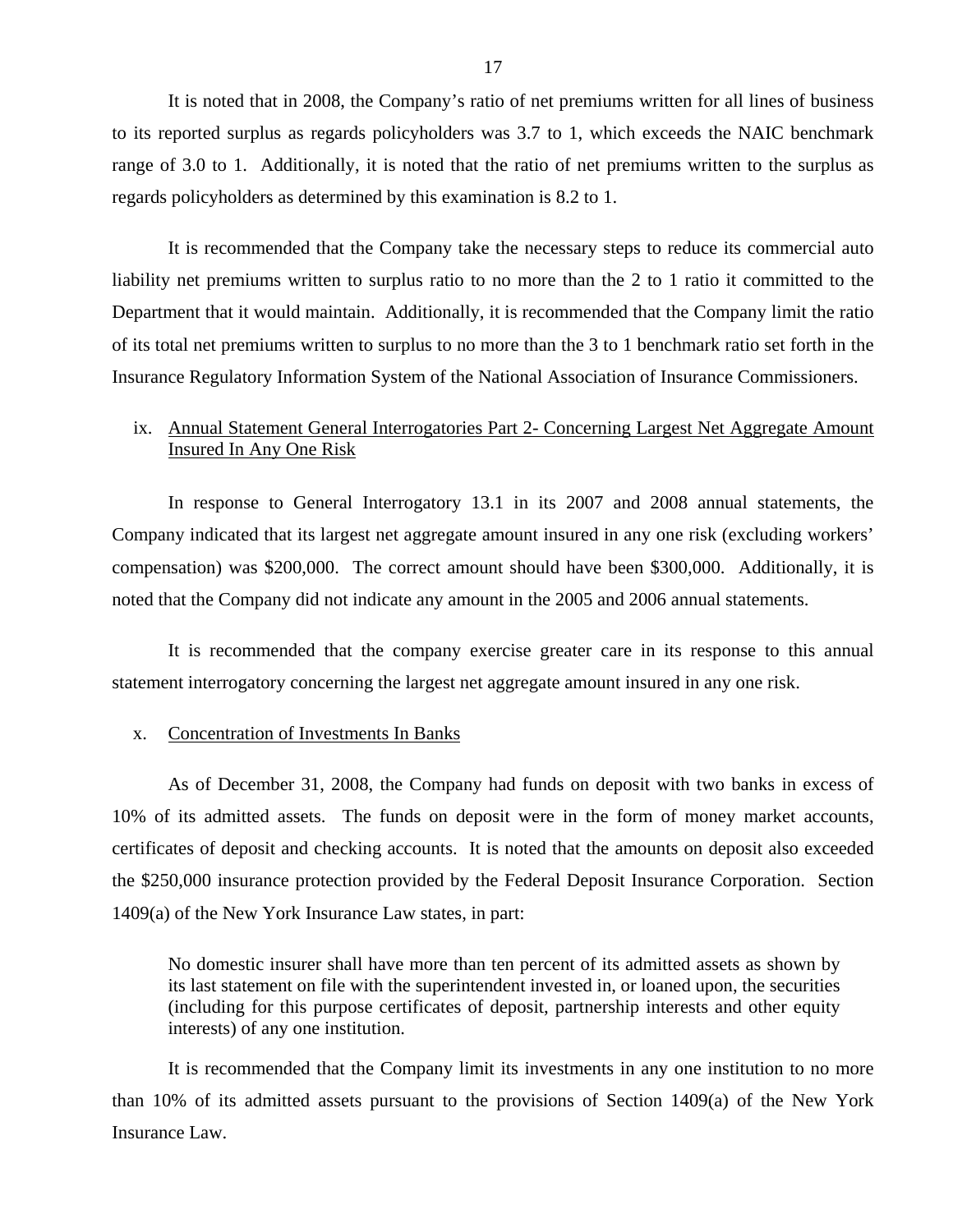## **3. FINANCIAL STATEMENTS**

## A Balance Sheet

The following shows the assets, liabilities and surplus as regards policyholders as of December 31, 2008 as determined by this examination and as reported by the Company:

|                                                    | Examination         | Company             | <b>Surplus Increase</b> |
|----------------------------------------------------|---------------------|---------------------|-------------------------|
| Assets                                             | Net Admitted Assets | Net Admitted Assets | (Decrease)              |
| <b>Bonds</b>                                       | \$21,716,464        | \$21,716,464        |                         |
| Preferred stocks                                   | 832,426             | 832,426             |                         |
| Common stocks                                      | 332,392             | 332,392             |                         |
| Cash, cash equivalents and short-term investments  | 10,140,535          | 10,140,535          |                         |
| Miscellaneous Interest receivable                  | 1,325               | 1,325               |                         |
| Investment income due and accrued                  | 149,760             | 149,760             |                         |
| Uncollected premiums and agents' balances in the   |                     |                     |                         |
| course of collection                               | 1,037,322           | 1,037,322           |                         |
| Current federal and foreign income tax recoverable |                     |                     |                         |
| and interest thereon                               | 474,815             | 474,815             |                         |
| Net deferred tax asset                             | 217,897             | 644,789             | \$(426,892)             |
| Aggregate write-ins for other than invested assets | 2,400               | 2,400               |                         |
| <b>Total assets</b>                                | \$34,905,336        | \$35,332,228        | \$(426,892)             |
| Liabilities, Surplus and Other Funds               |                     |                     |                         |
|                                                    |                     |                     | Surplus Increase        |
| Liabilities                                        | Examination         | Company             | (decrease)              |
| Losses and loss adjustment expenses                | \$22,256,283        | \$19,917,283        | \$(2,339,000)           |
| Commissions payable, contingent commissions        |                     |                     |                         |
| and other similar charges                          | 2,097,022           | 2,097,022           |                         |
| Other expenses                                     | 12,227              | 12,227              |                         |
| Taxes, licenses and fees                           | 442,948             | 442,948             |                         |
| Unearned premiums                                  | 3,395,025           | 3,395,025           |                         |
| Ceded reinsurance premiums payable                 | 4,135,084           | 4,135,084           |                         |
| Aggregate write-ins for liabilities                | 19,879              | 19,879              | $\boldsymbol{0}$        |
| <b>Total liabilities</b>                           | \$32,358,468        | \$30,019,468        | \$(2,339,000)           |
| <b>Surplus and Other Funds</b>                     |                     |                     |                         |
| Common capital stock                               | \$1,900,000         | \$1,900,000         |                         |
| Surplus notes                                      | 992,197             | 992,197             |                         |
| Gross paid in and contributed surplus              | 2,398,658           | 2,398,658           |                         |
| Unassigned funds (surplus)                         | (2,743,987)         | 21,905              | \$(2,765,892)           |
| Surplus as regards policyholders                   | 2,546,868           | 5,312,760           | \$(2,765,892)           |
| Total liabilities, surplus and other funds         | \$34,905,336        | \$35,332,228        |                         |

NOTE: The Internal Revenue Service has never audited the Company's Federal Income Tax returns. The examiner is unaware of any potential exposure of the Company to any tax assessment and no liability has been established herein relative to such contingency.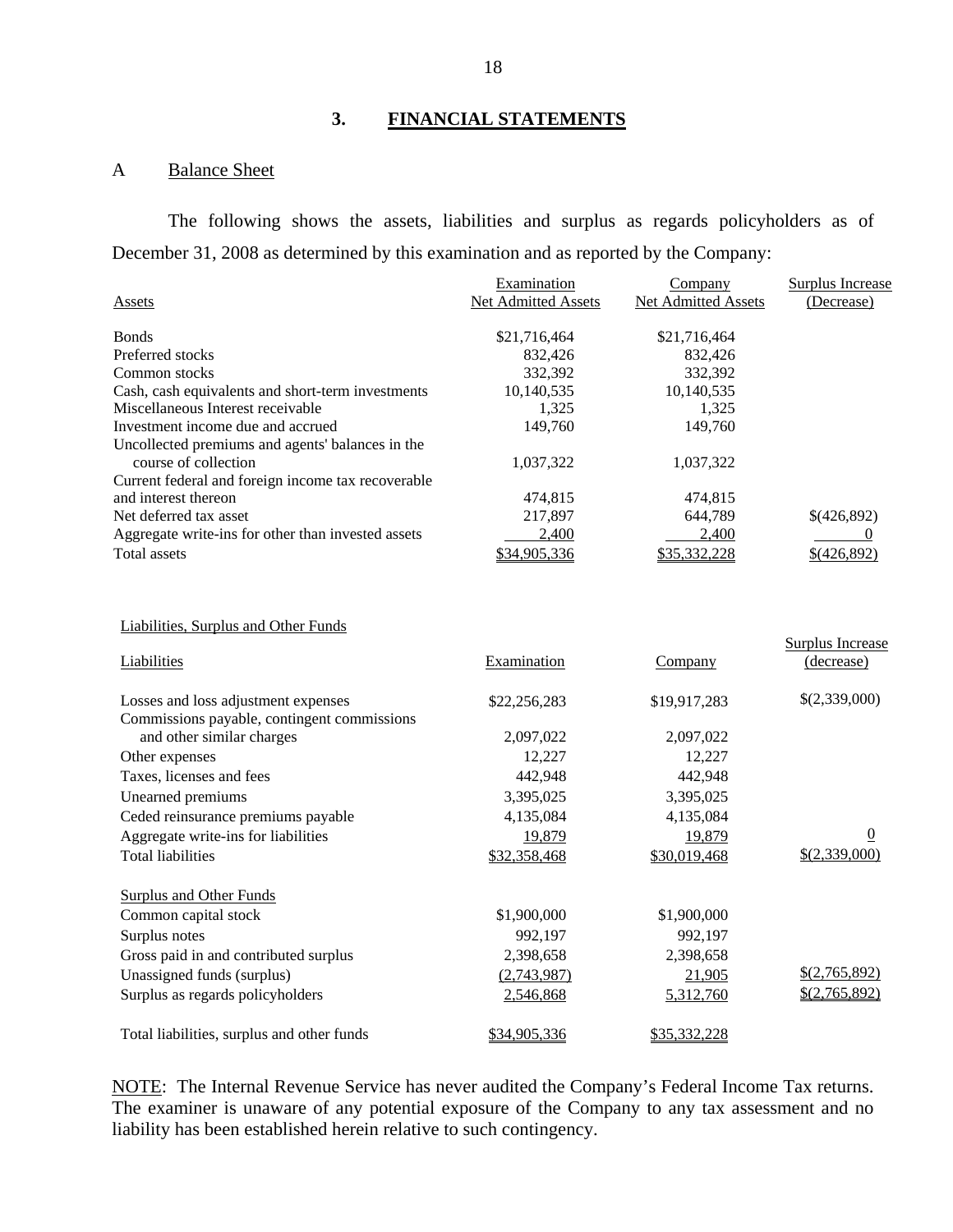# B. Underwriting and Investment Exhibit

Surplus as regards policyholders decreased \$1,182,065 during the three year and eleven month examination period detailed as follows:

| <b>Underwriting Income</b>                                                                           |                            |                          |
|------------------------------------------------------------------------------------------------------|----------------------------|--------------------------|
| Premiums earned                                                                                      |                            | \$51,965,710             |
| Deductions:<br>Losses and loss adjustment expenses incurred<br>Other underwriting expenses incurred  | \$38,486,252<br>16,641,611 |                          |
| Total underwriting deductions                                                                        |                            | 55,127,863               |
| Net underwriting gain or (loss)                                                                      |                            | \$(3,162,153)            |
| <b>Investment Income</b>                                                                             |                            |                          |
| Net investment income earned<br>Net realized capital gain                                            | \$2,888,891<br>(887, 650)  |                          |
| Net investment gain or (loss)                                                                        |                            | 2,001,241                |
| Other Income                                                                                         |                            |                          |
| Finance and service charges not included in premiums<br>Aggregate write-ins for miscellaneous income | \$110,138<br>14,500        |                          |
| Total other income                                                                                   |                            | 124,638                  |
| Income before federal and foreign income taxes<br>Federal and foreign income taxes incurred          |                            | \$(1,036,274)<br>751,043 |
| Net income                                                                                           |                            | \$(1,787,317)            |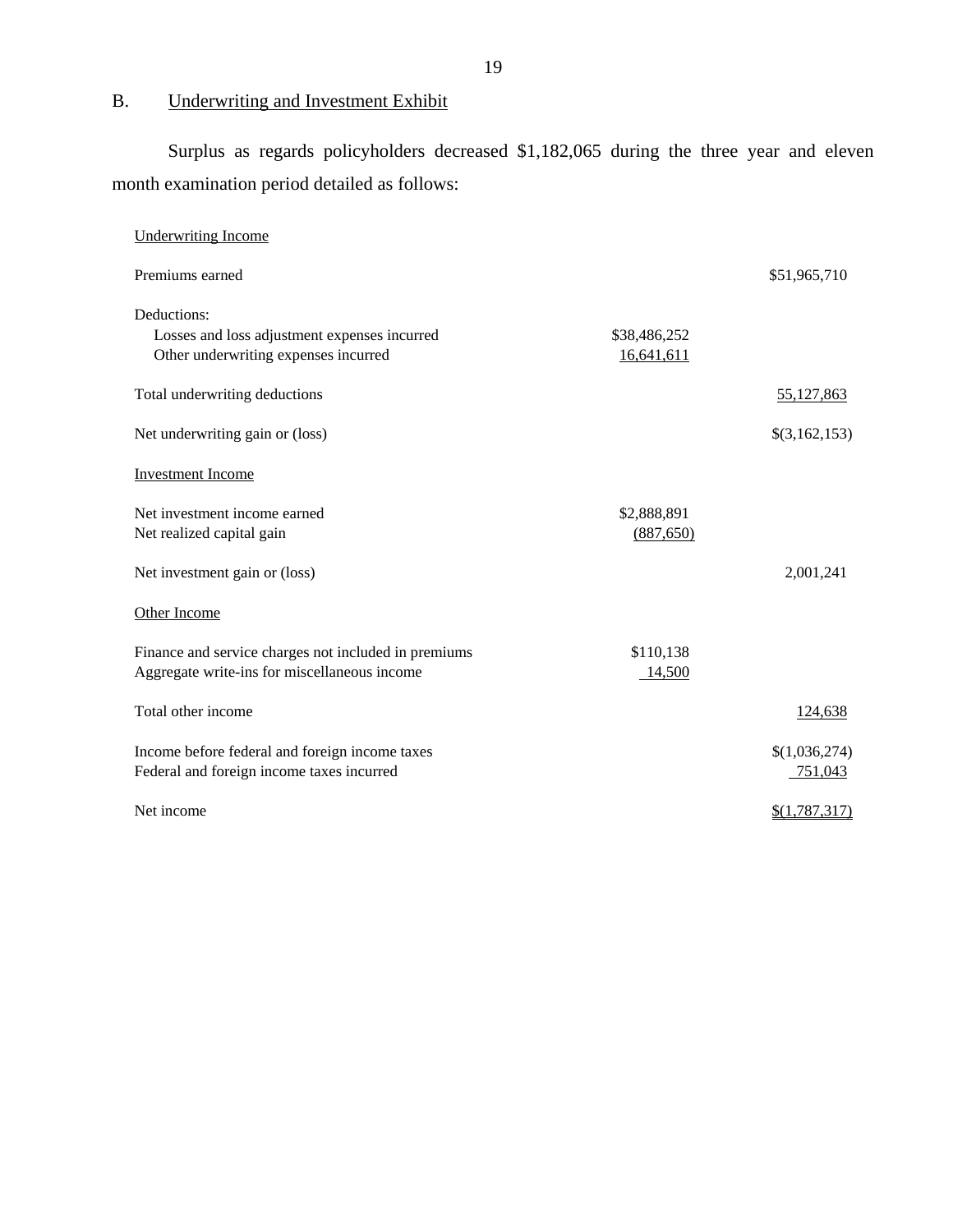| on organization as of January 25, 2005              |                |                | \$3,728,933 |
|-----------------------------------------------------|----------------|----------------|-------------|
|                                                     | Gains in       | Losses in      |             |
|                                                     | <b>Surplus</b> | <b>Surplus</b> |             |
| Net income                                          |                | \$1,787,317    |             |
| Net unrealized capital gains or losses              |                | 37.227         |             |
| Change in net deferred income tax                   | 217,897        |                |             |
| Change in nonadmitted assets                        |                | 246,236        |             |
| Change in surplus notes                             | 992,197        |                |             |
| Surplus adjustments paid in                         |                | 51,912         |             |
| Aggregate write-ins for gains and losses in surplus | $\theta$       | 269,467        |             |
| Total gains and losses                              | \$1,210,094    | \$2,392,159    |             |
| Net increase (decrease) in surplus                  |                |                | (1,182,065) |
| Surplus as regards policyholders per report on      |                |                |             |
| examination as of December 31, 2008                 |                |                | \$2,546,868 |

#### **4. NET DEFERRED TAX ASSET**

The examination admitted asset of \$217,897 is \$426,892 less than the \$644,789 reported by the Company in its December 31, 2008 filed annual statement.

The examination adjustment reflects the limitation on this asset provided for in Section 1301(a)(16) of the New York Insurance law. This section provides that the net deferred tax asset shall be limited to ten percent of the statutory surplus adjusted to exclude the net deferred tax asset. The admitted asset of \$217,897 reflects this ten percent limitation.

## **5. LOSSES AND LOSS ADJUSTMENT EXPENSES**

The examination liability for the captioned items of \$22,256,283 is \$2,339,000 more than the \$19,917,283 reported by the Company in its December 31, 2008 filed annual statement. The Company's reserves for Losses and Defense and Cost Containment Expenses were found to be deficient by \$2,433,000 while its Adjusting and Other Expense reserves were found to be redundant by \$93,000.

The examination analysis was conducted in accordance with generally accepted actuarial principles and practices and was based on statistical information contained in the Company's internal

Surplus as regards policyholders per report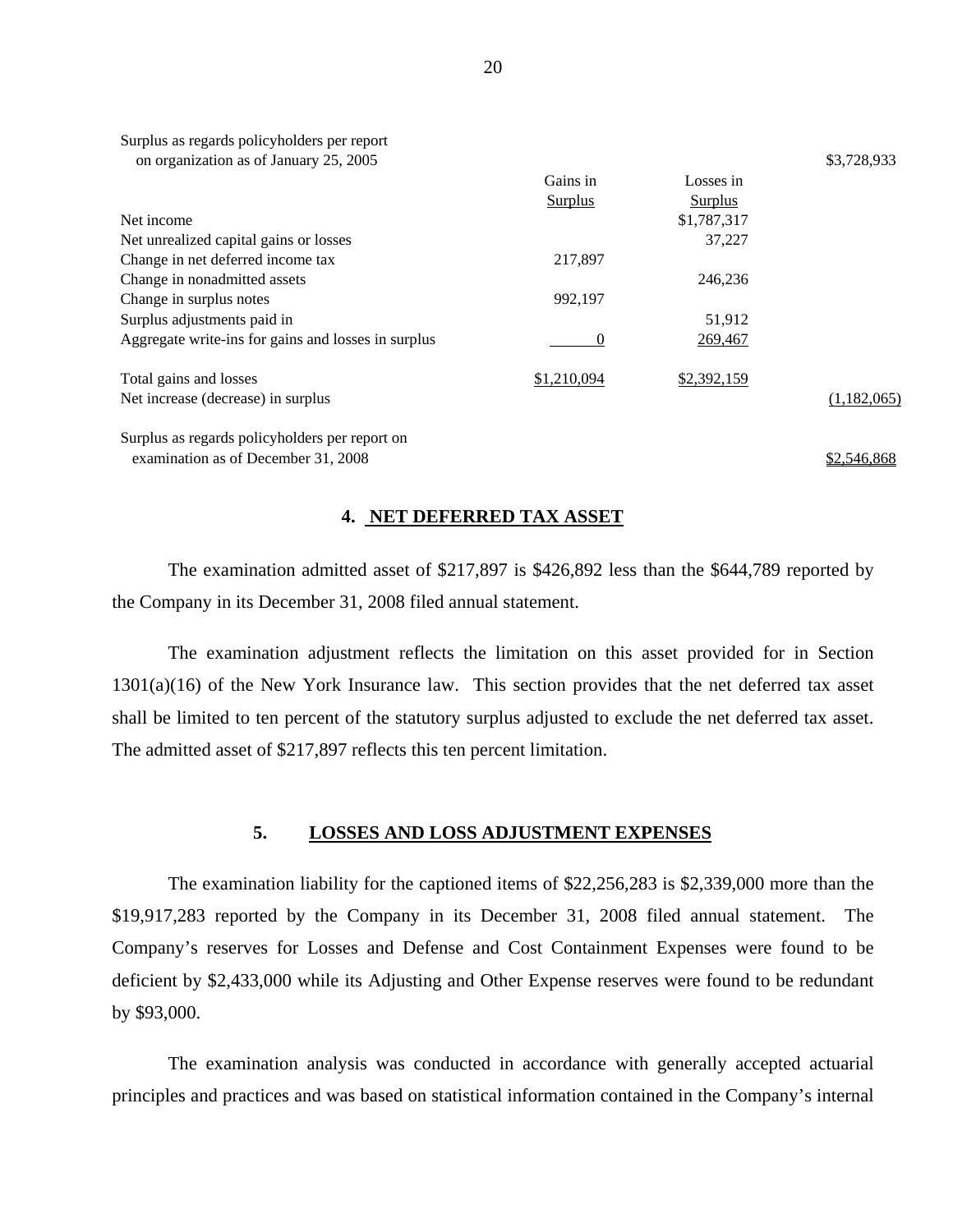records and in its filed annual statements, including Loss and Loss Adjustment Expense experience through December 31, 2009.

It should be noted that adjustments were made to the loss and loss adjustment expense reserves as a result of anticipated potential legal expense savings because the Company, subsequent to the examination date, has shifted a portion of its legal expenses from outside legal firms to an inhouse legal firm.

## **6. COMPLIANCE WITH PRIOR REPORT ON EXAMINATION**

The prior report was an organization, and it contained one recommendation and one comment as follows (page numbers refer to the prior report on organization):

**ITEM** 

## ITEM PAGE NO.

## Capitalization and Subscription

A. Capitalization and Subscription<br>As of the date of this examination, the Company had not provided any evidence that it had complied with the requirements of Section 1314(a)(1) of the New York Insurance Law. However, subsequent to the examination date, the deposit was moved to a custodial account with a New York State bank. 5-6

## **Custodial Agreement**

B. Custodial Agreement<br>It is recommended that the Company amend its custodial agreement to comply with the guidelines set forth in the NAIC Examiner's Handbook. 9

> The Company has not complied with this recommendation. A similar comment is made in this report.

## **7. SUMMARY OF COMMENTS AND RECOMMENDATIONS**

## ITEM PAGE NO.

7

## Reinsurance

**Transfer of Risk** 

A. Reinsurance<br>i. Transfer of Risk<br>It is recommended that, in the future, the Company perform a more diligent review of its ceded reinsurance contracts to determine if risk transfer is taking place in accordance with the provisions of SSAP 62.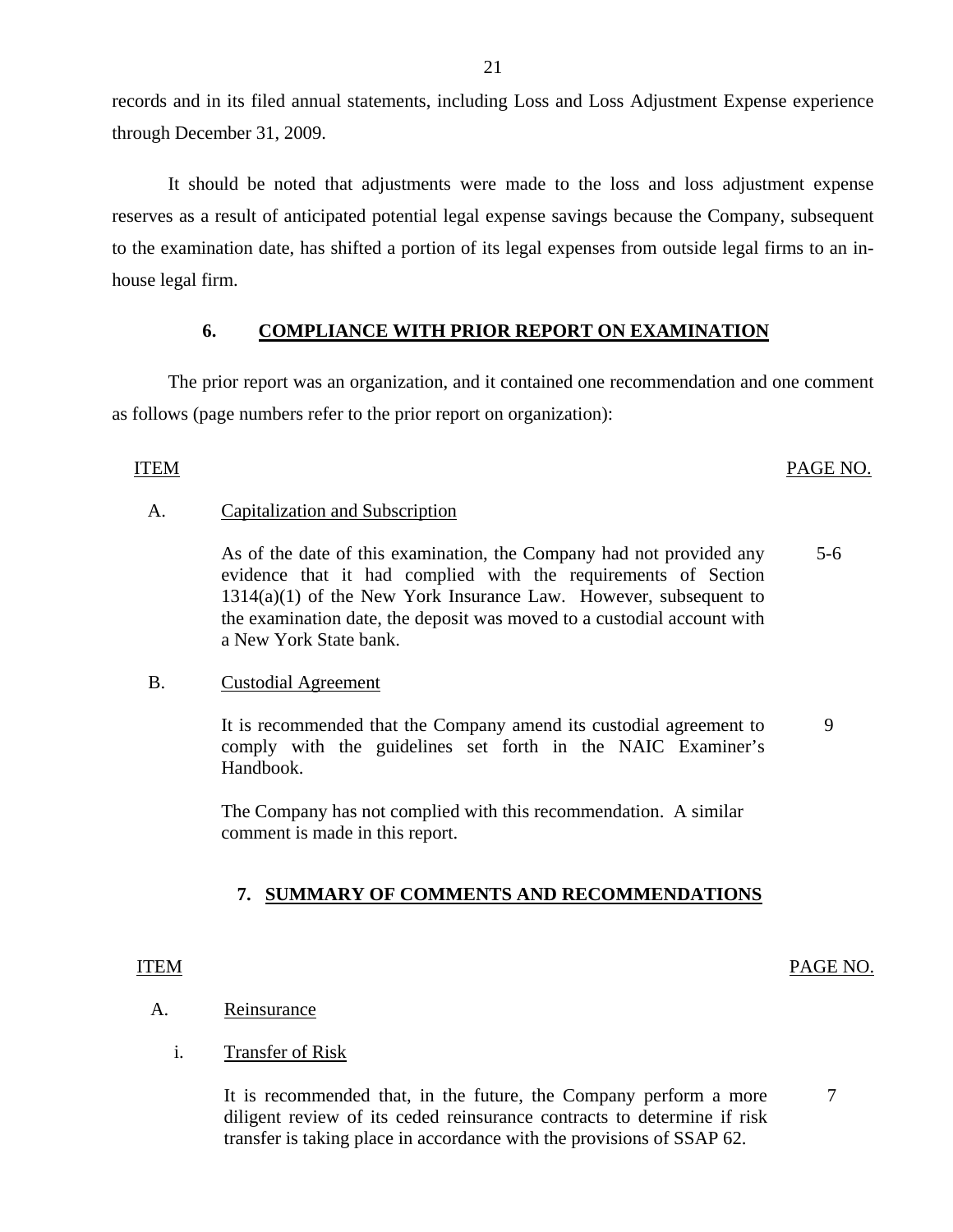7

<span id="page-23-0"></span>It is additionally recommended that, if in the future, a ceded reinsurance contract is determined not to transfer risk, the Company account for it using reinsurance deposit accounting as specified in SSAP 72.

#### Improper netting of recoverables and premiums payable

ii. Improper netting of recoverables and premiums payable<br>It is recommended that the Company record its reinsurance transactions in accordance with SSAP 62, paragraph 19. 7

It is recommended that the Company include language consistent with Circular Letter No. 5 (1988) in all reinsurance contracts which make reference to a novation. 8

## Accounting for ceding commission

iii. Accounting for ceding commission<br>It is recommended that, in the future, the Company adhere to the provisions of SSAP 62 in accounting for its reinsurance transactions. 9

## **Limitation of risk**

iv. Limitation of risk<br>It is recommended that the Company maintain adequate reinsurance coverage in order to comply with Section 1115(a) of the New York Insurance Law. It is noted that the Company corrected this violation at March 1, 2007 when it entered into a 45% quota share reinsurance treaty. It is additionally noted that the Company may be in violation of Section 1115(a) of the New York Insurance Law as of the examination date after consideration of surplus adjustments included in this report. 9

### **Subsequent Events**

v. Subsequent Events<br>It does not appear that Asphalia Re was adequately capitalized to assume the volume of business that the Company has ceded to it. 10

It is recommended that the terms of agreements between the Company and its affiliates be fair and equitable pursuant to the provisions of Section 1505(a)(1) of New York Insurance Law. 10

It is recommended that the Company submit all reinsurance agreements with affiliates to the Department for non-disapproval at least 30 days prior to implementation pursuant to Section 1505(d) of the New York Insurance Law. Based on the weak capitalization of Asphalia Re, and the lack of a ceding commission in the agreement, the Department would not have approved the agreement. 10

It is recommended that the Company comply with Part 125.6(b) of Department Regulation 20 and not take credit for reinsurance ceded to unauthorized reinsurers without appropriate collateral in place. 11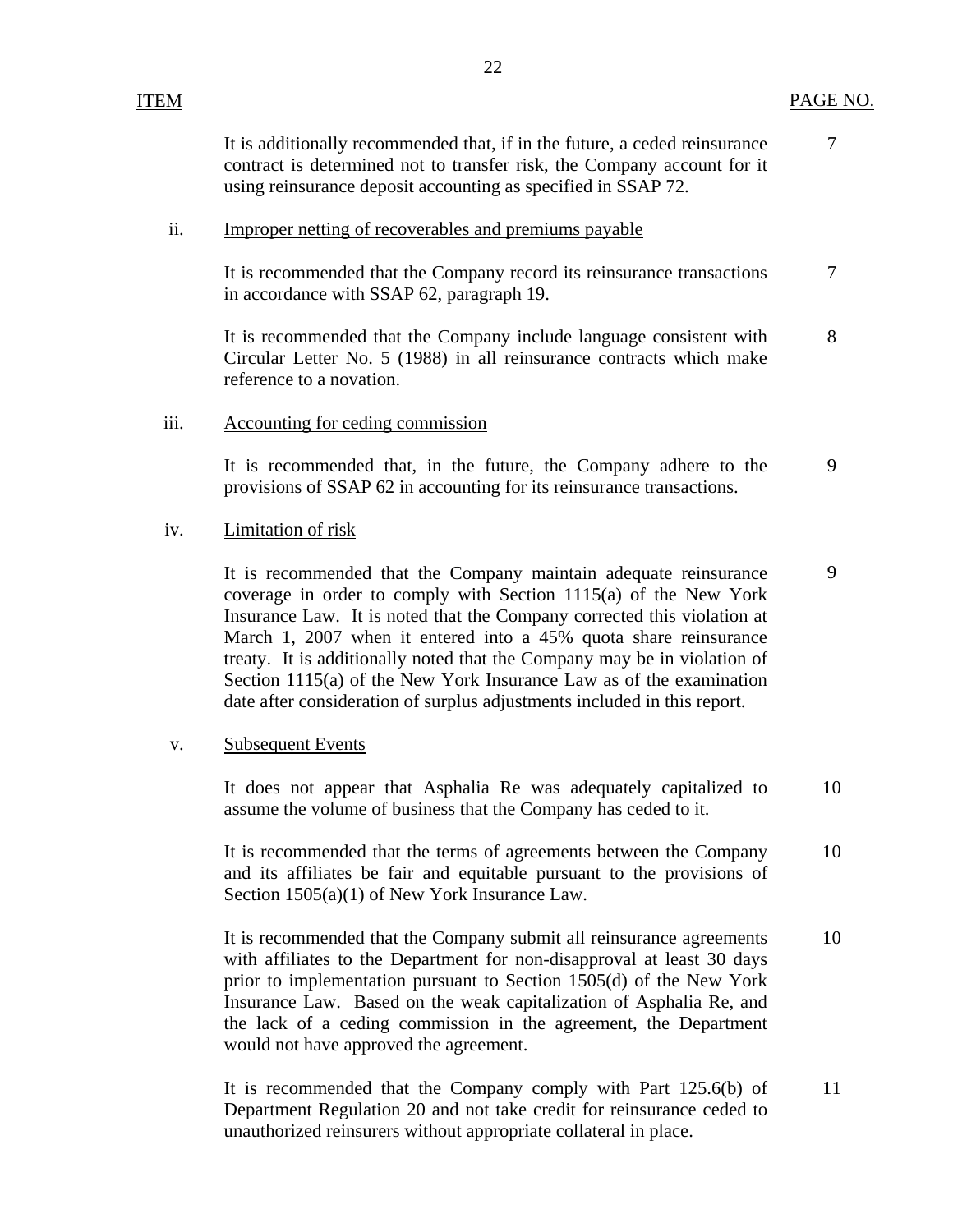## Accounts, Records and Controls

## **Fidelity Bond Insurance**

B. Accounts, Records and Controls<br>i. Fidelity Bond Insurance<br>It is recommended that the Company obtain fidelity bond insurance 13 coverage.

## **Annual Statement Reporting**

ii. Annual Statement Reporting<br>It is recommended that the Company take the necessary steps to 14 improve its internal controls over its compliance with the annual statement instructions.

## **Executive Compensation**

iii. Executive Compensation<br>It is recommended that executive compensations be approved by the 14 board of directors and such approval be documented in the minutes of the board.

## **Surplus Note**

iv. Surplus Note<br>it is recommended that the Company report interest on its surplus note 14 only when approved by the Superintendent, pursuant to the provisions of paragraph 5 of SSAP 41.

## **Custodian Agreement**

v. Custodian Agreement<br>It is recommended that Company establish custodial agreements that 15 contain the safeguards and provisions stated in Section 3(III)(H) of the 2008 NAIC Financial Condition Examiners Handbook.

## Contract with CPA

vii. Contract with CPA<br>It is recommended that the Company include in all future contracts 16 written to engage CPA firm, the provisions required by Department Regulation 118. It is noted that Department Regulation 118 was revised effective January 1, 2010, and therefore the Company should comply with the revised regulation.

## **Business Plan**

viii. Business Plan<br>It is recommended that the Company prepare a revised business plan to 16 reflect its current operations and provide projections for its next three years of operations and submit such plan to the Department.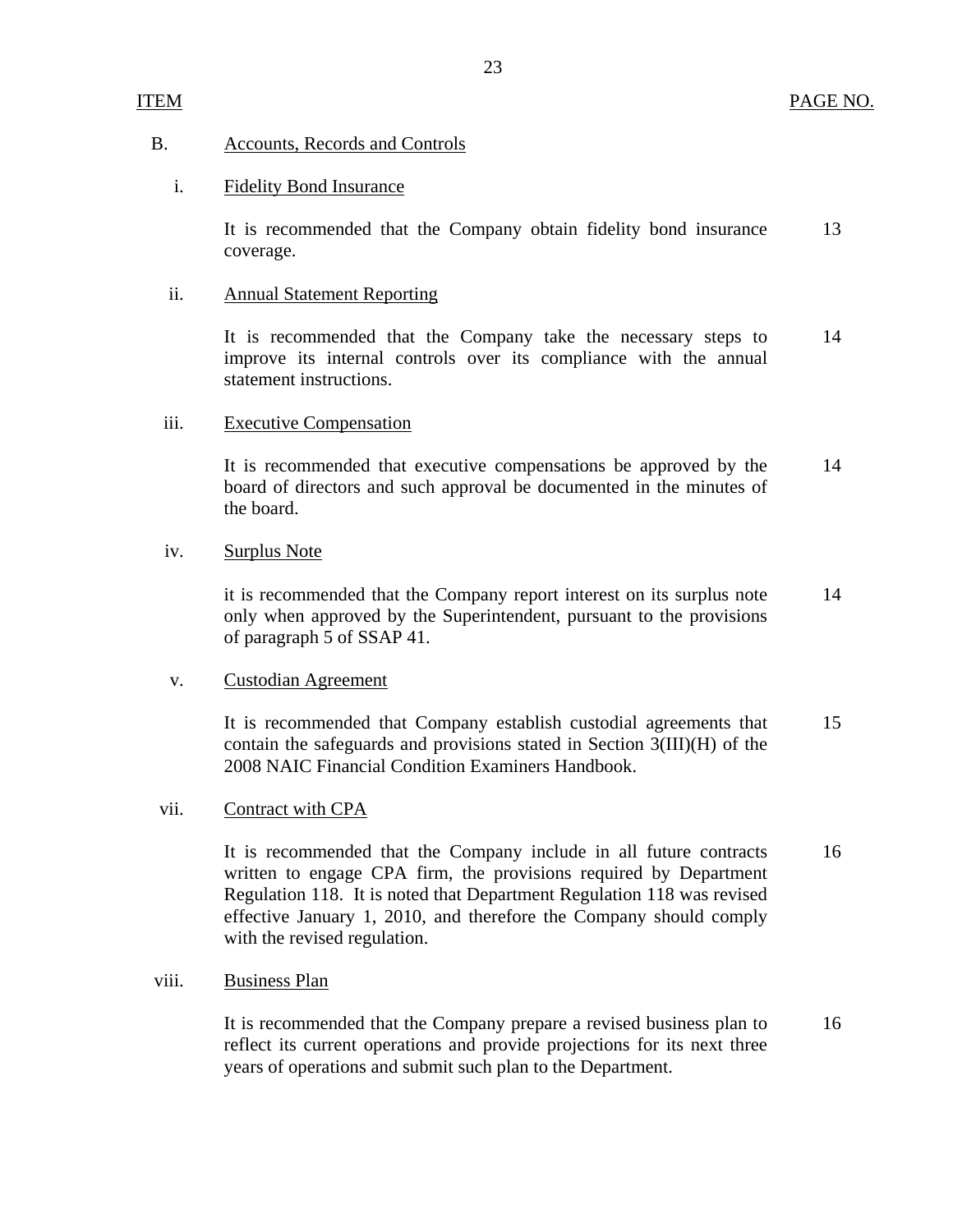## Premium Writings

ix. Premium Writings<br>It is recommended that the Company take the necessary steps to reduce 17 its commercial auto liability net premiums written to surplus ratio to no more than the 2 to 1 ratio it committed to the Department that it would maintain. Additionally, it is recommended that the Company limit the ratio of its total net premiums written to surplus to no more than the 3 to 1 benchmark ratio set forth in the Insurance Regulatory Information System of the National Association of Insurance Commissioners.

## x. Annual Statement General Interrogatories-concerning net aggregate amount insured in any one risk

It is recommended that the company exercise greater care in its response 17 to this annual statement interrogatory concerning the largest net aggregate amount insured in any one risk.

## **Concentration of Investments In Banks**

xi. Concentration of Investments In Banks<br>It is recommended that the Company limit its investments in any one 17 institution to no more than 10% of its admitted assets pursuant to the provisions of Section 1409(a) of the New York Insurance Law.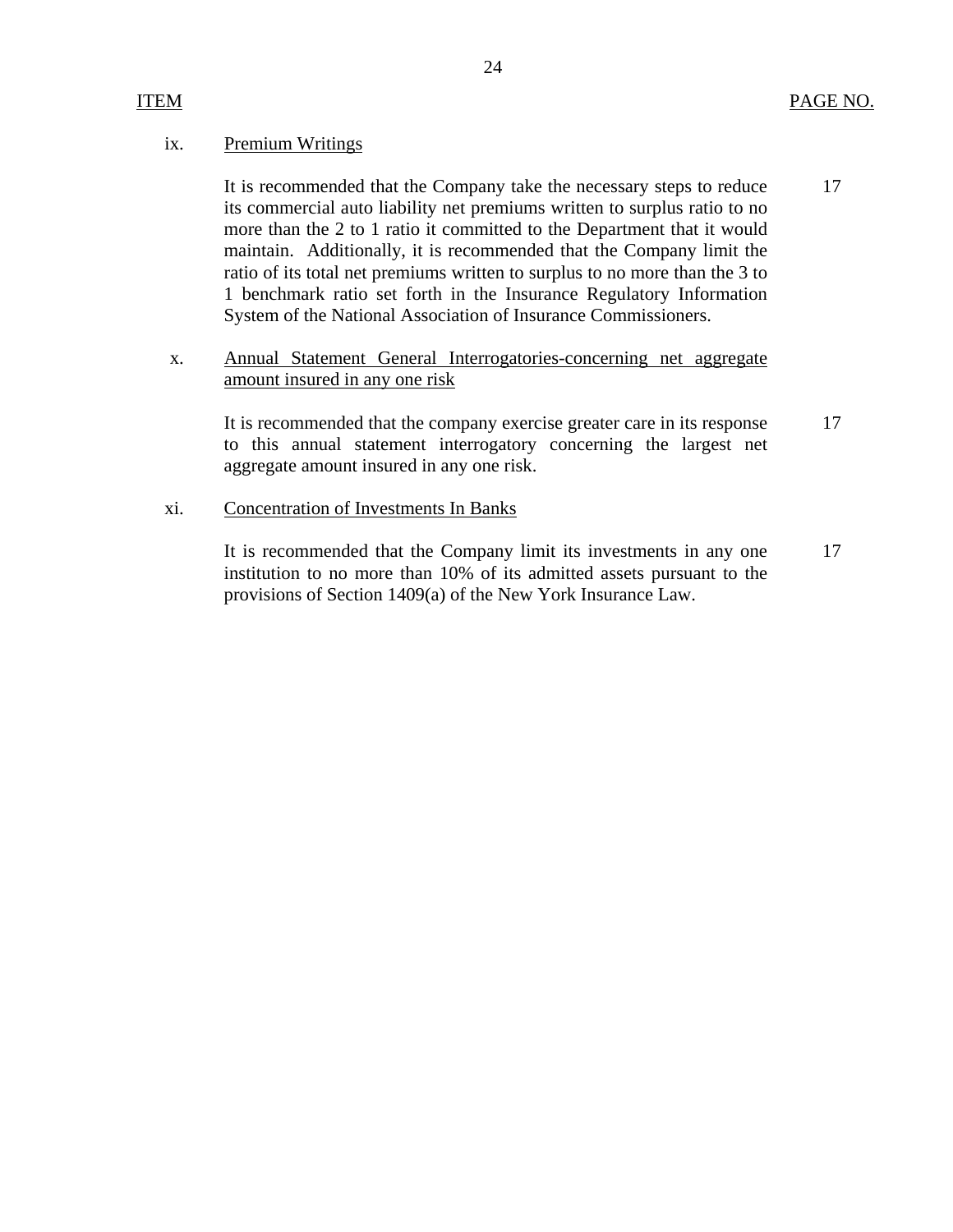Respectfully submitted,

 $\overline{a}$  $\sqrt{s}$ /s/

 Senior Insurance Examiner Moses Egbon, CFE

STATE OF NEW YORK )  $)$ SS:  $\mathcal{L}$ COUNTY OF NEW YORK )

MOSES EGBON, being duly sworn, deposes and says that the foregoing report, subscribed by him, is true to the best of his knowledge and belief.

 $\overline{a}$  $\sqrt{s}$ /s/ Moses Egbon, CFE

Subscribed and sworn to before me

this day of  $\frac{1}{2010}$ , 2010.